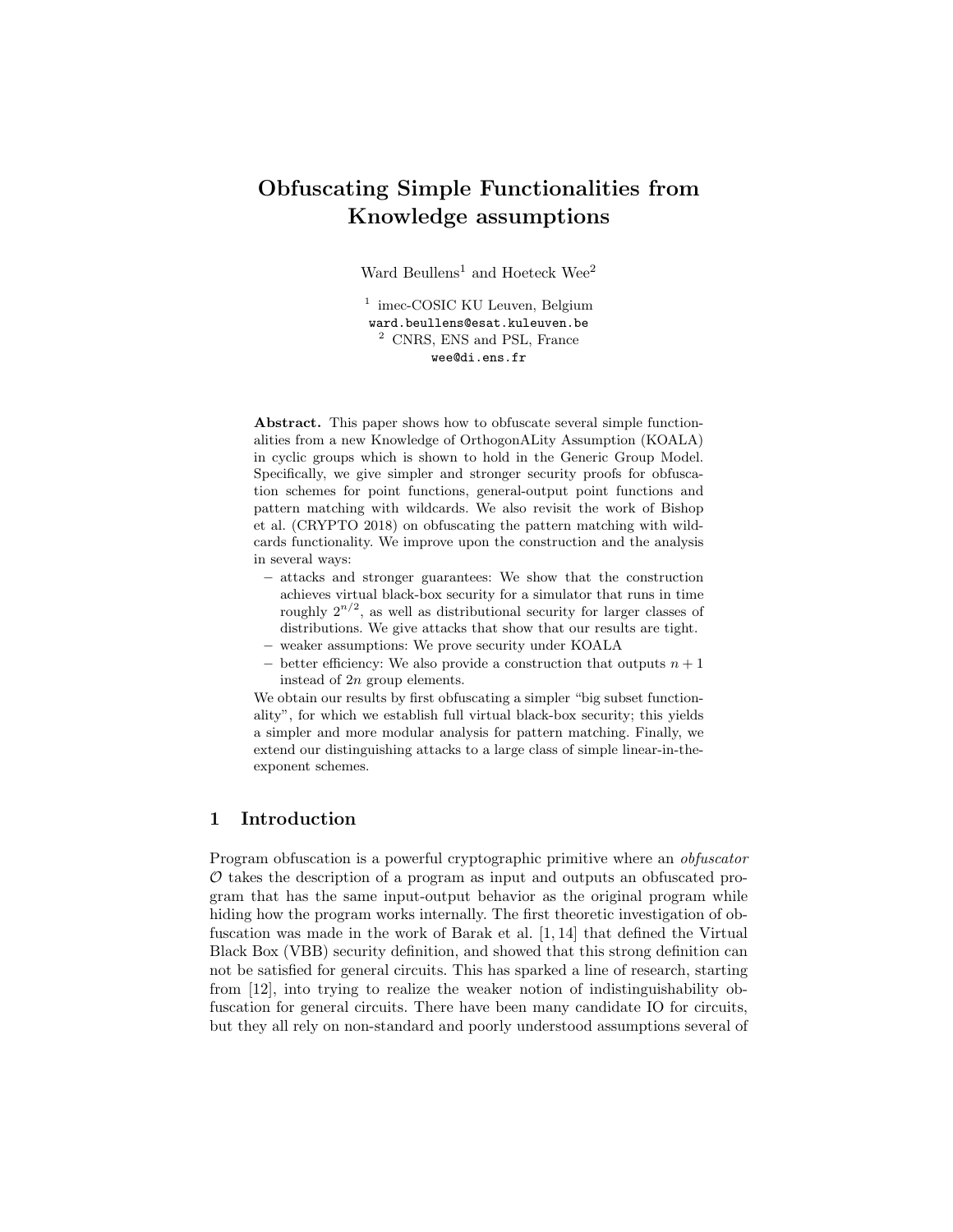| Security | General Output | self-composable | Assumption                            | Reference         |
|----------|----------------|-----------------|---------------------------------------|-------------------|
| VBB      |                |                 | Nonstandard DDH                       | 71                |
| VBB      |                |                 | ROM                                   | $\left[15\right]$ |
| VBB      |                | х               | Strong OWP                            | [16]              |
| VBB      |                |                 | Perfect OWF                           | [8]               |
| VGB      |                |                 | $\left[ 4 \right]$<br>Nonstandard DDH |                   |
| VBB      |                |                 | <b>KOALA</b>                          | This work         |

Fig. 1. Security for obfuscation of point functions.

which have been broken. In contrast, there is a different line of work to achieve the full VBB obfuscation for more restricted functionalities. Work in this direction has shown that one can VBB obfuscate simple functionalities such as point functions [7, 15, 16, 4, 8] and hyperplane membership testing [9]. Obfuscating the pattern matching with wildcards functionality (also called conjunctions) was shown to be possible from LWE and variants  $[5, 6, 17, 13]$ . A pattern is specified by a string  $\rho$  in  $\{0, 1, \star\}^n$  and matches an input  $\mathbf{x} \in \{0, 1\}^n$  if  $\rho_i = x_i$ or  $\rho_i = \star$  for all  $i \in [n]$ . Recently at CRYPTO 2018 Bishop et al. presented a simple and efficient method for obfuscating pattern matching with wildcards [3] where the obfuscated pattern compromises of  $2n$  elements in a cyclic group, and showed that the construction achieves distributional VBB (DVBB) security for the uniform distribution over patterns containing a fixed number of wildcards up to 0.75n.

#### 1.1 Our Results

We introduce a knowledge assumption that is weaker than the generic group model. The knowledge assumption is a natural decisional analogue of Damgard's KEA assumption [10], and asserts that given any adversary that distinguishes  $q^{\text{Mr}}$  for any M and a random r from the uniform distribution, there exists another adversary (sometimes referred to as an "extractor") that outputs a nontrivial vector **z** such that  $zM = 0$ . We refer to this as the Knowledge of OrthogonALity Assumption (KOALA). The assumption can also be viewed as a natural decisional analogue of the recent algebraic group model [11], which essentially asserts that the only way an adversary can compute a new group element is to take a linear combination of previous ones.

To showcase the power of KOALA we give a simple proof for the VBB security of the point function obfuscator of [7]. Moreover, we also give the first proof of the self composability of this obfuscator and we extend the construction to VBB obfuscation of point functions with general output. Prior work on obfuscating point functions is summarized in Fig 1.

We improve on the work of Bishop et al. in a number of directions. First we explain that it is possible to, given an obfuscation of a pattern  $\rho$ , learn if the first half of  $\rho$  consists of wildcards. Since it is not possible to learn this efficiently through black box access only, this attack shows that the construction is not VBB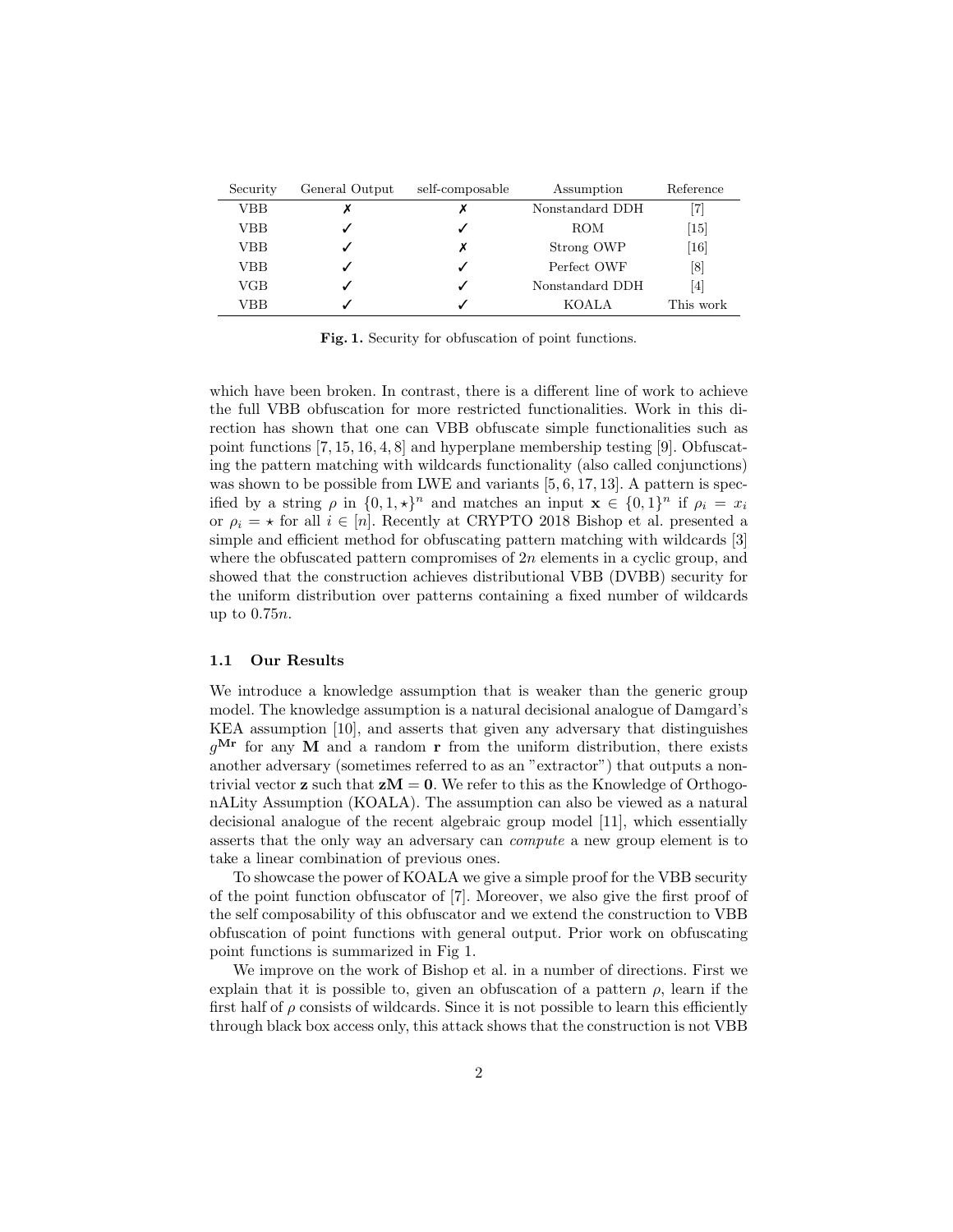| Class of Patterns     | <b>Distribution</b>                   | Security              | Assumption    | Reference         |
|-----------------------|---------------------------------------|-----------------------|---------------|-------------------|
| $\{0, 1, \star\}^n$ , | uniform, $w \leq 0.75n$               | <b>DVBB</b>           | generic group | $\lceil 3 \rceil$ |
| exactly $w \star$ 's  | uniform, $w \leq n - \omega(\log n)$  | <b>DVBB</b>           | generic group | $\lceil 2 \rceil$ |
|                       | uniform, $w \leq n - \omega(\log n)$  | <b>DVBB</b>           | KOALA         | Thm. 10           |
|                       |                                       | $2^{0.5n}$ -VBB       | <b>KOALA</b>  | Thm. 8            |
| $\{0, 1, \star\}^n$   |                                       | not $2^{0.499n}$ -VBB |               | Thm. 6            |
|                       | min-entropy $\geq n + \omega(\log n)$ | <b>DVBB</b>           | <b>KOALA</b>  | Thm.9             |
|                       | min-entropy $\leq n - \omega(\log n)$ | not DVBB              |               | Lem. $4$          |

Fig. 2. Security for obfuscation of pattern matching with wildcards in cyclic groups [3]. Note that the KOALA knowledge assumption holds in the generic group model. The (independent) work of [2] also proved DVBB results for the class of patterns with exactly  $w \star$ 's in the high min-entropy setting.

secure. Moreover, the attack shows that there are high entropy distributions for which the scheme is not DVBB secure. On the other hand we prove stronger security claims by proving the scheme to be VBB secure with simulators that run in time roughly  $2^{n/2}$ . We also give optimal min-entropy bounds such that any distribution that has this amount of min-entropy is automatically DVBB secure. More precisely, we prove that any distribution over  $\{0, 1, \star\}^n$  with  $n + \omega(\log n)$ bits of min-entropy is distributional VBB secure. We give a similar result for distributions with a fixed number of wildcards. Previous works only showed DVBB security for certain specific distributions, namely uniform distributions with a fixed number of wildcards  $\leq 3n/4$ . These distributions have min-entropy at least 1.06n for sufficiently large  $n$  and therefore DVBB security for these distributions follows as a special case of our DVBB result for high min-entropy distributions. Another advantage of our security proofs is that they only rely on the KOALA, rather than on the full generic group model.

In our security proof we show that the construction of Bishop et al. is essentially built around an obfuscator for a new Big Subset-functionality that could be of independent interest. For input size  $n$ , the functions of this functionality are parametrized by a subset  $Y \subset [n]$  and a threshold value  $0 \le t \le n$ . The function  $f_{Y,n,t} : \mathcal{P}([n]) \to \{0,1\}$  takes a subset  $X \subset [n]$  as input and outputs 1 if and only if X is a big enough subset of Y (i.e.  $|X| \ge t$ ). The key result is that the big subset functionality can be obfuscated with VBB security assuming KOALA. The security guarantees for the pattern matching functionality follow from this result by embedding the pattern matching functionality into the big subset functionality.

The scheme of [3] uses only linear operations which are hidden in the exponent of a cryptographic group. We formulate the framework for linear-in-theexponent obfuscation schemes in the hope of finding more efficient and more secure constructions. On the positive side we find a more efficient construction whose obfuscated programs are represented by  $n+1$  group elements rather than 2n group elements while having at least the same security as the construction of [3]. On the negative side we prove that our distinguishing attack extends to a wide family of "natural" linear-in-the-exponent obfuscation schemes.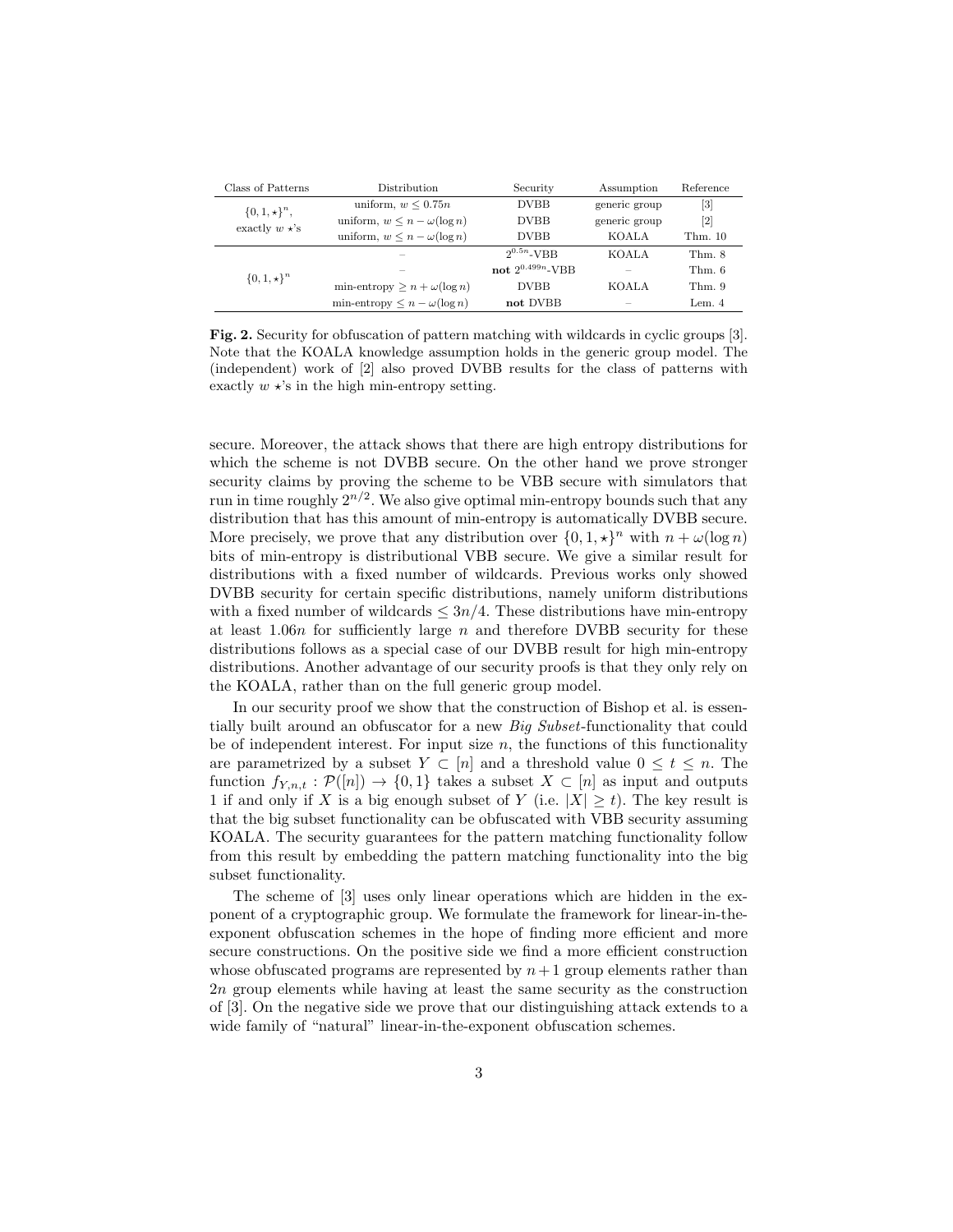#### 1.2 Technical Overview

We provide a brief overview of our obfuscation construction for the "big subset functionality", which is implicit in [3], and then explain how this relates to obfuscating pattern matching with wildcards.

**Obfuscating "big subset".** The functionality  $f_{Y,n,t}$  is parametrized by  $(Y, n, t)$ where  $Y \subseteq [n], t \leq n$ , and given an input  $X \subseteq [n]$ ,

$$
f_{Y,n,t}(X) = 1 \Leftrightarrow |X| \ge t
$$
 and  $X \subseteq Y$ .

The obfuscation of  $f_{Y,n,t}$  comprises n group elements  $[v_1]_g, \ldots, [v_n]_g$  (we use  $[\cdot]_g$ ) to denote group exponentiation) where

- $\{v_i : i \in Y\}$  are random Shamir shares of 0, that is, the evaluations of a random degree  $t-1$  polynomial whose constant term is 0, and
- the remaining  $v_i$ 's,  $i \notin Y$  are chosen uniformly at random.

To evaluate the obfuscated program on input  $X$ , we simply return 1 if and only if reconstruction "in the exponent" over the shares corresponding to  $X$  returns  $[0]_g.$ 

To prove VBB security, we adopt a "random or learn" strategy similar to that in [7, 9, 16]. Given an adversary  $A$ , we try to simulate its view by feeding it n random group elements. Suppose this simulation fails, which means  $A$ distinguishes an obfuscation of  $f_{Y,n,t}$  from uniformly random group elements. Then, by our KOALA assumption, then we can "extract" from  $A$  a vector  $z$ from which we can efficiently compute an X such that  $f_{Y,n,t}(X) = 1$ . In fact, X simply corresponds to the indices of z that are non-zero;  $X \subseteq Y$  follows from the fact that  $v_i$ 's outside Y are uniformly random, and  $|X| \ge t$  follows from the secrecy of Shamir's secret-sharing scheme. Finally, we show that given oracle access to  $f_{Y,n,t}$  and an X such that  $f_{Y,n,t}(X) = 1$ , we can efficiently recover Y, t, upon which we can simulate the view of the adversary perfectly.

We mention here that the actual simulation is a bit more complex, since the KOALA assumption only guarantees extraction with inverse polynomial probability. Therefore, we will need to "extract" multiple z's and run the above simulation of each of these  $z$ ; the number of samples we need and thus the running time of the simulator is inverse polynomial in the simulation accuracy. We also note that the same approach also yields a much easier proof for the VBB security of Canetti's point function obfuscator (which outputs just two group elements). Moreover, we can also give a proof for the self-composability of Canetti's obfuscator.

Obfuscating pattern matching with wildcards. To go from obfuscating the "big subset functionality" to obfuscating pattern-matching with wildcards, we observe that there is a simple embedding of  $\{0, 1, \star\}^n$  into  $(\mathcal{P}([2n]), 2n, n)$ where we replace the i'th symbol with either  $2i - 1, 2i$  or both. Indeed, this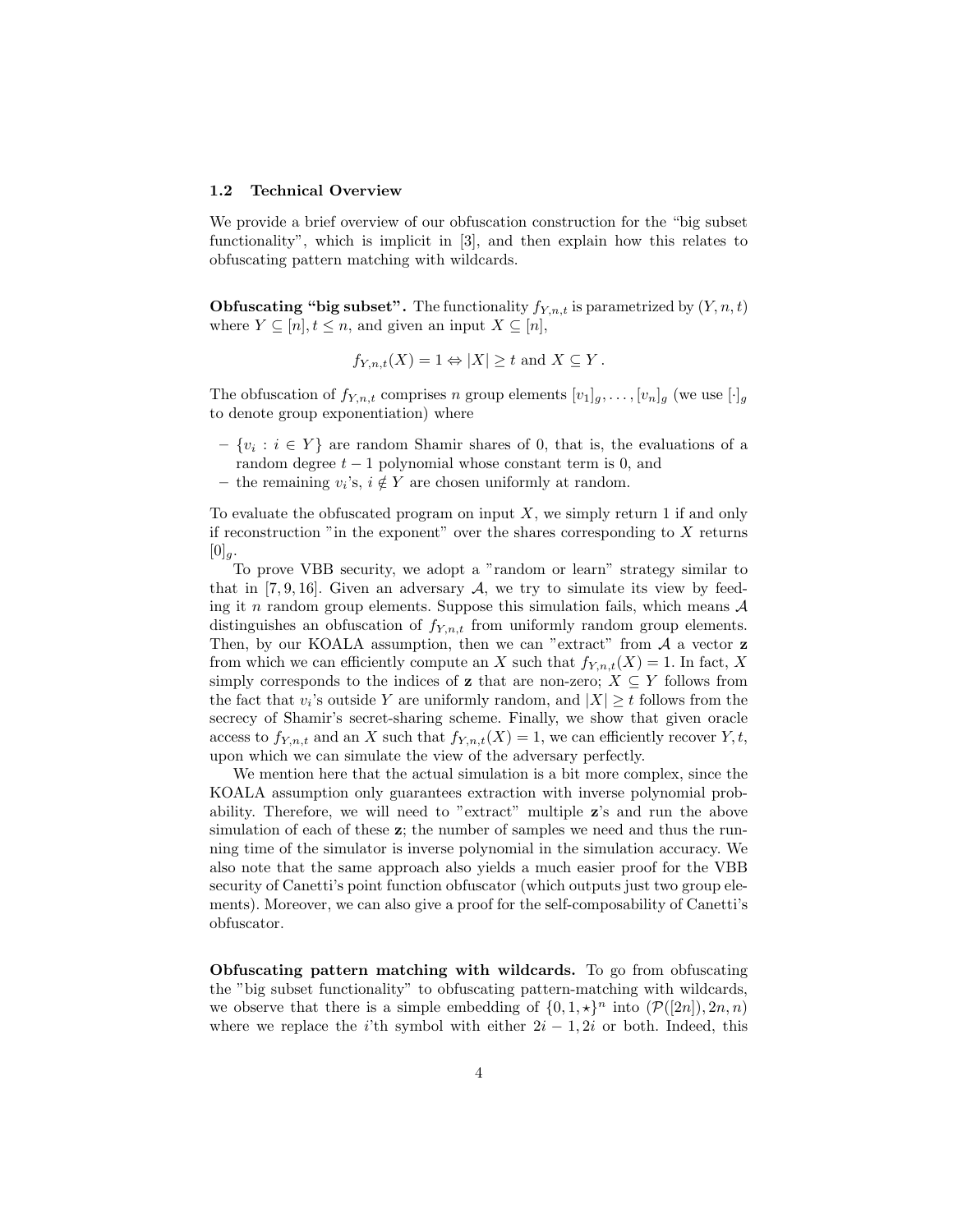was the approach (implicitly) taken in [3]. Unfortunately, this embedding also allows an adversary to check whether any subset of  $n/2$  positions of a pattern correspond to wildcards, which is the basis for our distinguishing attack. As mentioned earlier in the introduction, we show that

- this construction achieves VBB security with roughly  $2^{n/2}$ -time simulation. This essentially follows from the fact that we can simulate any query to big subset oracle with  $2^{n/2}$  queries to the pattern matching oracle.
- this construction achieves D-VBB security for any distribution over  $\{0, 1, \star\}^n$ with min-entropy at least  $n+\omega(\log n)$ . This essentially follows from the fact that any distribution over  $(\mathcal{P}([2n]), 2n, n)$  for big subset with min-entropy  $n+\omega(\log n)$  is evasive. The latter in turn follows from the fact that any  $X \subseteq$ [2n] of size n is an accepting input for at most  $2^n$  patterns in  $(\mathcal{P}([2n]), 2n, n)$ .
- the construction is not D-VBB secure for some distribution over  $\{0, 1, \star\}^n$ with min-entropy  $n - \omega(\log n)$ . In particular, take any  $a = \omega(\log n)$  and consider the distribution where the first a positions is uniform over  $\{0,1\}^a$ , the next a positions are  $\star$ 's, and the last  $n - 2a$  positions are uniform over  $\{0, \star\}^{n-2a}$ . This distribution is evasive, and yet we can distinguish obfuscation of this distribution from that of the uniform distribution over  $\{0, 1, \star\}^n$ .

Prior analysis only considers restricted distributions, namely the uniform distribution over patterns with a fixed number of wildcards; we note that our techniques are fairly general and also provide matching results for these restricted distributions.

In the last section of the paper, we explore the possibility of achieving VBB obfuscation for pattern matching with wildcards via some "natural" generalization of the above constructions. Our results here are mostly negative. Along the way, we also present a compression technique that allows us to reduce the output of the obfuscator from  $2n$  to  $n + 1$  group elements.

Open problems. We conclude with a number of open problems on efficient obfuscation using cyclic groups:

- Construct simple obfuscation schemes for simple functionalities beyond "big subset".
- Prove or disprove: for every  $\delta > 0$ , there exists an efficient obfuscation scheme for pattern matching with wildcards that is D-VBB for any distribution over  $\{0, 1, \star\}$  with min-entropy  $\delta n$  (alternatively, VBB secure with  $2^{\delta n}$ -time simulation).

Roadmap. The rest of the paper consists of the following: In section 2 we state the definitions of VBB, T-VBB and DVBB secure obfuscation schemes. We also prove that T-VBB security implies DVBB security for T-elusive distributions. In section 3 we describe the construction of [3] for obfuscating pattern matching with wildcards. In section 4 we introduce the KOALA knowledge assumption and we prove that it holds in the generic group model. We also showcase the power of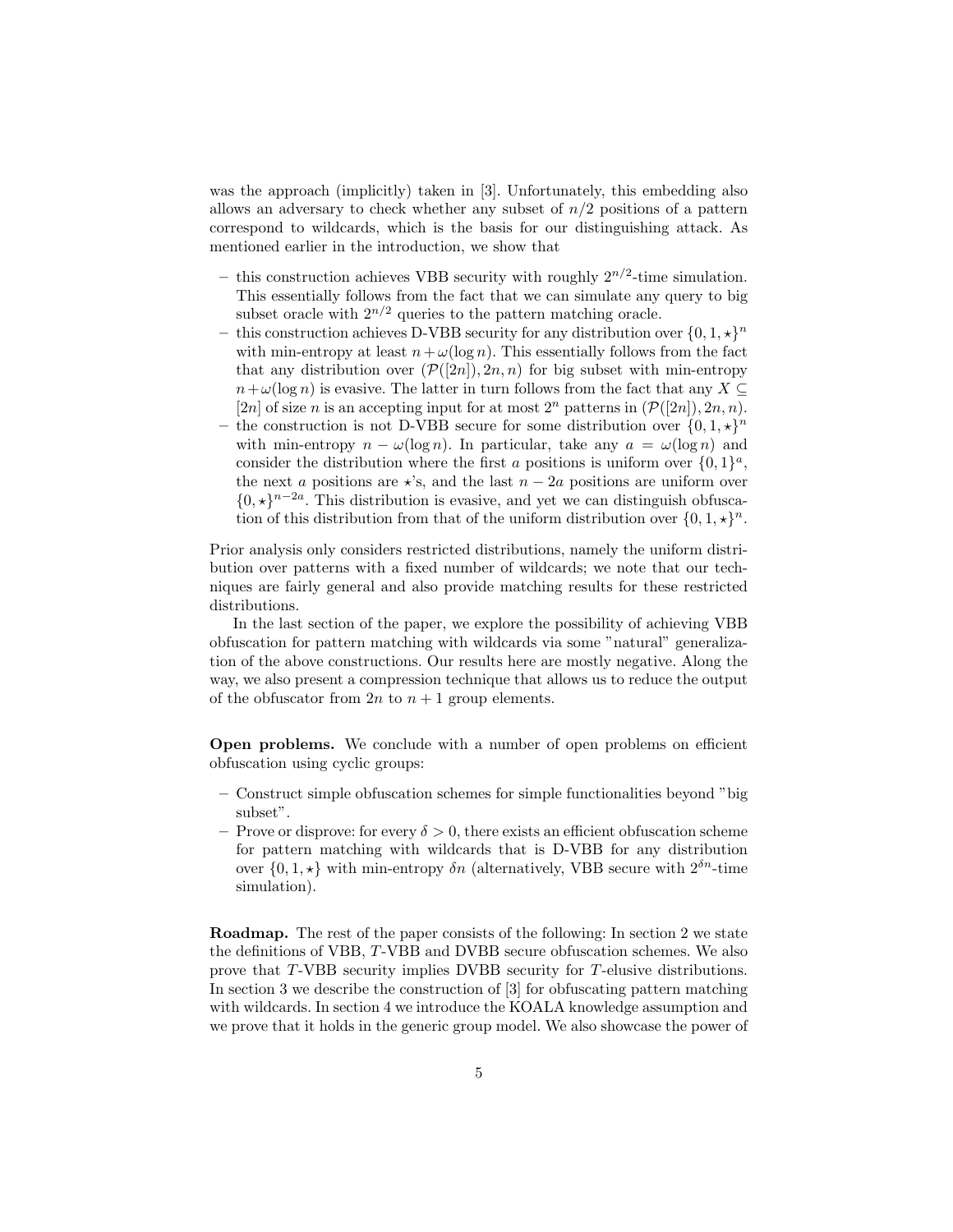the KOALA by giving a simple proof of the VBB security of the point function obfuscator of Canetti [7], and giving the first proof of its self composability. In section 5 we introduce the big subset functionality, we show that it can be obfuscated with VBB security and we prove that certain distributions of big subset functions are elusive. In section 6 we give our security analysis including a family of attacks and new security proofs. In section 7 we describe and study linear-in-the-exponent obfuscation schemes for pattern matching with wildcards. We find more efficient schemes, but we prove that there are no VBB secure obfuscators in a broad class of constructions that follow this paradigm.

Independent work. We clarify here that an independent work of Bartusek, et al. [2] achieved a subset of our results (in addition to other results not in this work): the overlap are the construction with  $n + 1$  group elements, as well as distributional VBB for the uniform distribution over patterns with exactly  $w$ wildcards for any  $w = \omega(\log n)$  in the generic group model.

# 2 Preliminaries

**Notation.** Throughout the paper we use [n] to denote the set  $\{1, \dots, n\}$ . We write vectors in boldface (e.g.  $\mathbf{x}$ ) and their entries in plain text (e.g.  $x_1$ ). We also use the implicit representation of group elements: If G is a cyclic group of order p with generator g, then for  $a \in \mathbb{Z}_p$  we use  $[a]_g$  to denote the group element  $g^a$ . If  $\mathbf{v} \in \mathbb{Z}_p^n$  is a vector mod p, then  $[\mathbf{v}]_g$  denotes the tuple of n group elements  $\{g^{v_i}\}_{{i \in [n]}}.$ 

#### 2.1 Security Definitions

In this section we define Virtual Black Box [1] (VBB) and Distributional Virtual Black Box  $[5]$  (DVBB) security. We also introduce T-VBB security, which is a variant of VBB security where the simulator is allowed to run in superpolynomial time  $O(T)$ . We prove that T-VBB security implies distributional VBB security for distributions that are T-evasive (even with simulators that make no black box queries).

Let  $\mathcal{F} = {\{\mathcal{F}_n\}}_{n\in\mathbb{N}}$  be a sequence of function families where  $\mathcal{F}_n$  is a set of functions that takes n bits as input. A PPT algorithm  $\mathcal O$  is said to be an Obfuscator for  $\mathcal F$  if it takes an input length n (in unary representation) and a function  $f \in \mathcal{F}_n$  as input, and outputs an obfuscated program  $\mathcal{O}(1^n, f)$  that:

- 1. preserves functionality: For any  $n, f \in \mathcal{F}_n$  and  $\mathbf{x} \in \{0,1\}^n$  we have that  $\mathcal{O}(1^n, f)(\mathbf{x}) = f(\mathbf{x})$  with a probability that is overwhelming as a parameter of n.
- 2. has only polynomial slowdown: For any n and  $f \in \mathcal{F}_n$  the obfuscated program  $\mathcal{O}(1^n, f)$  runs in time that is  $poly(n, T(f))$ , where  $T(f)$  is the run time of  $f$ .

To ease notation, we don't explicitly write the input length  $n$  as an input to the obfuscator  $\mathcal O$  in the rest of the paper.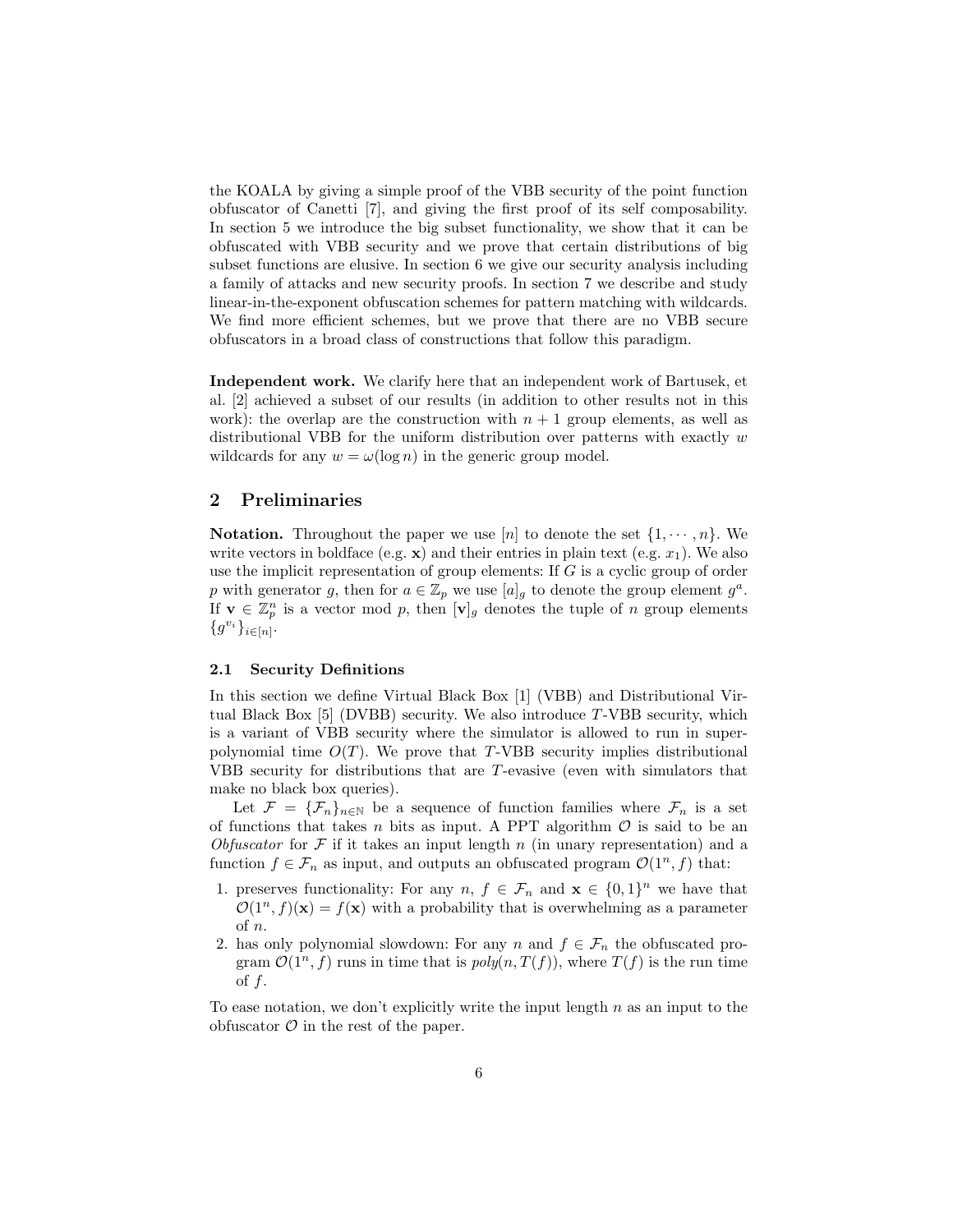Virtual Black Box security (VBB). If an obfuscator reveals no more information about the function  $f \in \mathcal{F}_n$  than what can by learned from black box access the obfuscator is said to be Virtual Black Box (VBB) secure. More formally, we have the following definition

**Definition 1 (VBB Security).** An obfuscator  $\mathcal{O}$  for the functionality  $\{\mathcal{F}_n\}_{n\in\mathbb{N}}$ is said to be VBB secure if for any PPT Adversary  $A$  and polynomial  $p(n)$ , there exists a PPT simulator S that has black box access to a function in  $\mathcal F$  and an  $n_0$  such that for any  $n \geq n_0$  and any  $f \in \mathcal{F}_n$ 

$$
\left|\Pr_{\mathcal{O},\mathcal{A}}[\mathcal{A}(\mathcal{O}(f)) = 1] - \Pr_{\mathcal{S}}[\mathcal{S}^f(1^n) = 1]\right| \le \frac{1}{p(n)}.
$$

Remark 1. In our definition (and in our definition of T-VBB security below), the simulator S is allowed to depend on the required simulator accuracy  $p(n)$ . This is slightly weaker than the original definition of [1].

One can relax the condition that  $\mathcal S$  runs in polynomial time to obtain a weaker security notion. An obfuscator satisfying this relaxed security notion reveals nothing about the function it obfuscated beyond what can be learned with *a lot* of black box queries.

**Definition 2 (T-VBB Security).** An obfuscator  $\mathcal{O}$  for the functionality  $\mathcal{F}$  is said to be T-VBB secure if for any PPT Adversary  $A$  and any polynomial  $p(n)$ , there exists a simulator S that has black box access to a function in  $\mathcal F$  that runs in time  $O(T * \text{poly}(n))$  and an  $n_0$  such that for any  $n \geq n_0$  and  $f \in \mathcal{F}_n$ 

$$
\left|\Pr_{\mathcal{O},\mathcal{A}}[\mathcal{A}(\mathcal{O}(f)) = 1] - \Pr_{\mathcal{S}}[\mathcal{S}^f(1^n) = 1]\right| \le \frac{1}{p(n)}.
$$

Distributional Virtual Black Box security  $(D-DVBB)$ . A weaker notion of Obfuscator security is that of Distributional VBB security (also called Average-Case VBB). In the distributional setting, there is a sequence of distributions  $\mathcal{D} = {\{\mathcal{D}_n\}}_{n\in\mathbb{N}}$  that the function f to be obfuscated is drawn from. If an obfuscator  $\mathcal O$  reveals nothing about functions randomly drawn from  $\mathcal D$  beyond what can be learned from black box access, the obfuscator  $\mathcal O$  is said to be D-DVBB secure. This is captured by the following definition:

Definition 3 (D-DVBB Security). Let  $\mathcal{D} = {\{\mathcal{D}_n\}}_{n \in \mathbb{N}}$  be a sequence of distributions on  $\mathcal F$ , and  $\mathcal O$  an obfuscator for the  $\mathcal F$  functionality. Then  $\mathcal O$  is said to be D-DVBB secure if for any adversary A and any sequence of predicates  $P = \{P_n : \mathcal{F}_n \to \{0,1\}\}\$  there exists a PPT Simulator S such that

$$
\left| \Pr_{f \leftarrow \mathcal{D}_n, \mathcal{O}, \mathcal{A}}[\mathcal{A}(\mathcal{O}(f)) = P_n(f)] - \Pr_{f \leftarrow \mathcal{D}_n, \mathcal{S}}[\mathcal{S}^f(1^n) = P_n(f)] \right| = \text{negl}(n).
$$

The fact that VBB security implies distributional VBB security for any arbitrary distribution is trivial. However, we prove that VBB security also implies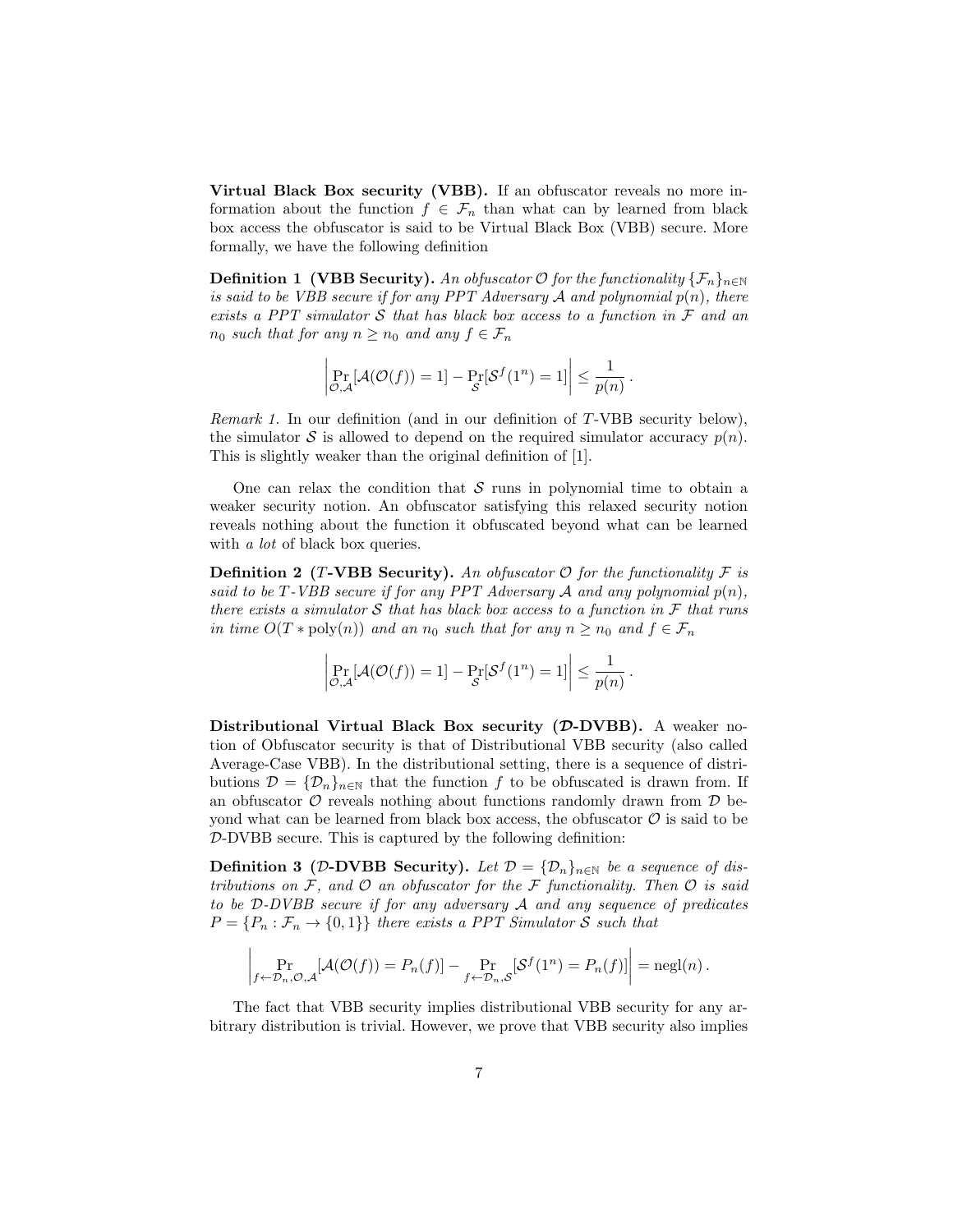DVBB security with simulators that don't make black-box queries for distributions that are evasive. It is also the case that T-VBB implies DVBB with simulators that make no black-box queries for distributions which are T-evasive.

**Definition 4 (evasive, T-evasive).** A sequence  $\{\mathcal{D}_n\}_{n\in\mathbb{N}}$  of distributions on  ${\{\mathcal{F}_n\}}_{n\in\mathbb{N}}$  is evasive if there is a negligible function  $\mu(n)$  such that for all  $\mathbf{x} \in \mathbb{R}$  $\{0,1\}^n$  we have

$$
\Pr_{f \leftarrow \mathcal{D}_n} \left[ f(\mathbf{x}) \neq 0 \right] < \mu(n) \, .
$$

A the sequence of distributions is said to be T-evasive if there is a negligible function  $\mu(n)$  such that for all  $\mathbf{x} \in \{0,1\}^n$  we have

$$
\Pr_{f \leftarrow \mathcal{D}_n} \left[ f(\mathbf{x}) \neq 0 \right] < \frac{\mu(n)}{T(n)} \, .
$$

Lemma 1 (VBB implies DVBB without black-box queries for evasive distributions). Suppose  $\mathcal O$  is a VBB secure (resp. T-VBB secure) obfuscator for the functionality  $\{\mathcal{F}_n\}_{n\in\mathbb{N}}$  and let  $\mathcal{D} = {\{\mathcal{D}_n\}}_{n\in\mathbb{N}}$  be an evasive (resp. Tevasive) sequence of distributions that can be sampled from efficiently, then  $\mathcal O$  is D-DVBB secure with a simulator that does not make any black box queries.

*Proof.* Let  $\mathcal{O}, \{\mathcal{F}_n\}_{n\in\mathbb{N}}$  and  $\{\mathcal{D}_n\}_{n\in\mathbb{N}}$  be as in the statement of the theorem. Let A be an adversary and P a predicate on F. We define a simulator S that draws a function f from  $\mathcal{D}_n$  and outputs  $\mathcal{A}(\mathcal{O}(f))$ . It is clear that this simulator makes no black box queries to f. We now prove that  $S$  has negligible simulation error.

Fix any polynomial  $p(n)$  and let  $S_{VBB}$  be a simulator that runs in polynomial time ( resp.  $O(T * poly(n))$ ) with a simulation error that is eventually less than  $\frac{1}{3p(n)}$ . This is guaranteed to exist because of the VBB (resp T-VBB) property of  $\mathcal{O}$ . Then we have for large enough n that

$$
\left| \Pr_{f \leftarrow \mathcal{D}_n}[\mathcal{A}(\mathcal{O}(f)) = P(f)] - \Pr_{f \leftarrow \mathcal{D}_n}[\mathcal{S}_{\mathrm{VBB}}^f(1^n) = P(f)] \right| \le
$$
\n
$$
\sum_{f \in \mathcal{F}_n} \Pr[D_n = f] \left| \Pr[\mathcal{A}(\mathcal{O}(f)) = 1] - \Pr[\mathcal{S}_{\mathrm{VBB}}^f(1^n) = 1] \right| \le \frac{1}{3p(n)}.
$$
\n(1)

Since  $S_{VBB}$  makes at most polynomially many (resp.  $O(T * poly(n))$ ) queries to f and since the sequence  $\mathcal D$  is evasive (resp. T-evasive) we have

$$
\left| \Pr_{f \leftarrow \mathcal{D}_n} [\mathcal{S}_{\text{VBB}}^f(1^n) = P(f)] - \Pr_{f \leftarrow \mathcal{D}_n} [\mathcal{S}_{\text{VBB}}^0(1^n) = P(f)] \right| \leq \text{negl}(n), \tag{2}
$$

and similarly we have

 $\mathbf{I}$ 

$$
\left| \Pr_{f \leftarrow \mathcal{D}_n} [\mathcal{S}_{\mathrm{VBB}}^0(1^n) = P(f)] - \Pr_{f_1, f_2 \leftarrow \mathcal{D}_n} [\mathcal{S}_{\mathrm{VBB}}^{f_1}(1^n) = P(f_2)] \right| \le \text{negl}(n). \tag{3}
$$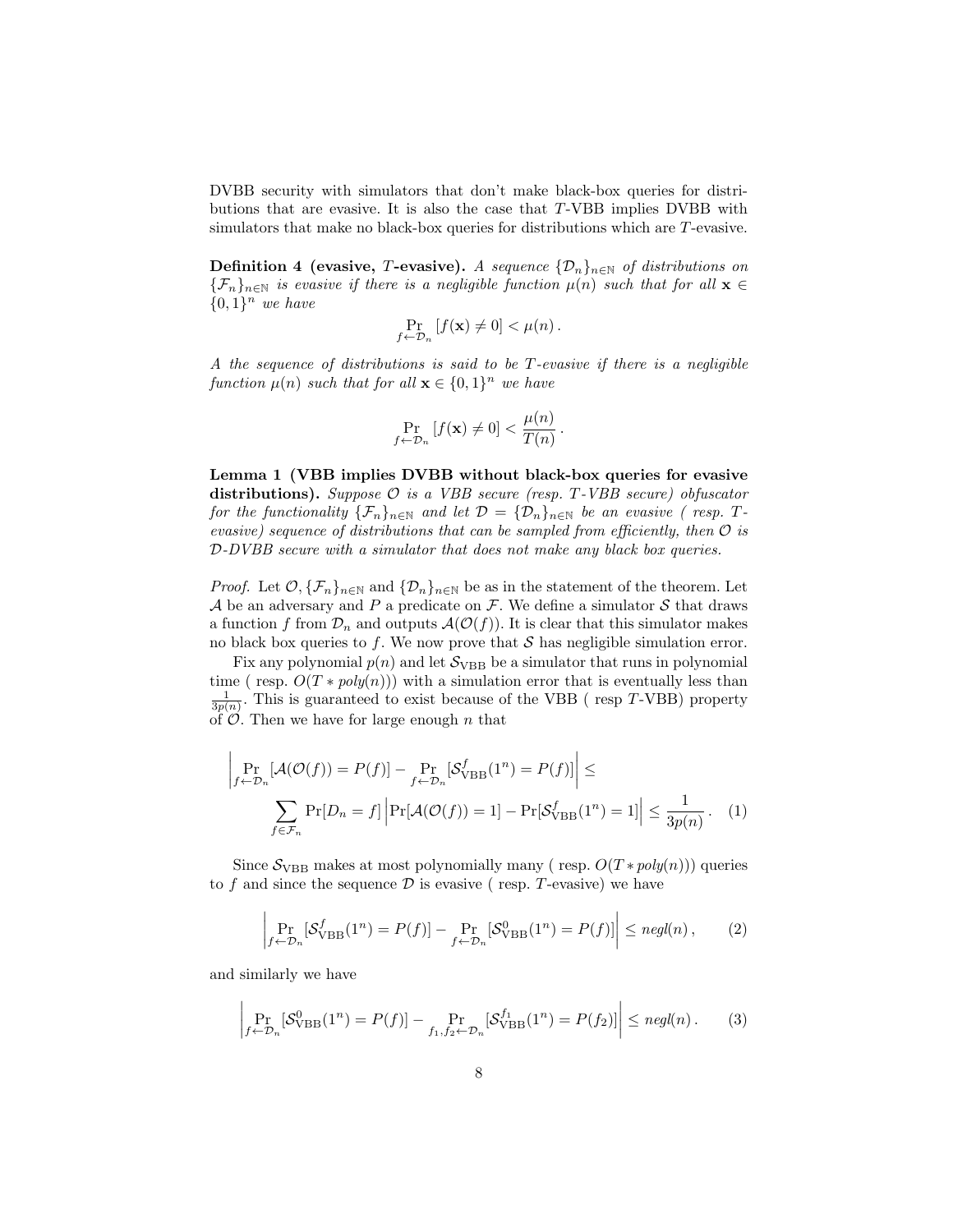Finally, similar to Eqn. 1 we have for large enough  $n$  that

$$
\left| \Pr_{f_1, f_2 \leftarrow \mathcal{D}_n} [\mathcal{S}_{\text{VBB}}^{f_1}(1^n) = P(f_2)] - \Pr_{f_1, f_2 \leftarrow \mathcal{D}_n} [\mathcal{A}(\mathcal{O}(f_1)) = P(f_2)] \right| \le
$$
\n
$$
\sum_{f_1 \in \mathcal{F}_n} \Pr[\mathcal{D}_n = f_1] \left| \Pr[\mathcal{S}_{\text{VBB}}^{f_1}(1^n) = 1] - \Pr[\mathcal{A}(\mathcal{O}(f_1)) = 1] \right| \le \frac{1}{3p(n)}.
$$
\n(4)

Putting these four inequalities together we have for large enough  $n$  that

$$
\left|\Pr_{f \leftarrow \mathcal{D}_n}[\mathcal{A}(\mathcal{O}(f)) = P(f)] - \Pr_{f_1, f_2 \leftarrow \mathcal{D}_n}[\mathcal{A}(\mathcal{O}(f_1)) = P(f_2)]\right| \le \frac{2}{3p(n)} + negl(n),
$$

which shows that the simulator error is eventually lower than  $\frac{1}{p(n)}$  for any  $p(n)$ . П

# 3 Obfuscation for Pattern Matching with Wildcards

The class of functions for the pattern matching with wildcards functionality it parametrized by length *n* strings over the alphabet  $\{0, 1, \star\}$ . For a pattern  $\rho = (\rho_i)_{i \in [n]}$  in  $\{0, 1, \star\}^n$  we define the pattern matching function  $f_\rho$  that takes a binary string  $\mathbf{x} = (x_i)_{i \in [n]}$  as input, and outputs whether the string matches the pattern  $\rho$ . More precisely we have

$$
f_{\rho}(\mathbf{x}) = \begin{cases} 1 & \text{if for all } i \text{ either } \rho_i = x_i \text{ or } \rho_i = \star \\ 0 & \text{otherwise} \end{cases}
$$

A simple and efficient construction. The work of Bishop et al. [3] gives a simple obfuscation scheme for the pattern matching with wildcards functionality. The obfuscation of a pattern  $\rho$  consists of 2n elements  $\{v_{i,j}\}_{(i,j)\in[n]\times1,2}$  of a cyclic group  $G$  of prime order  $p$  with generator  $g$ . This obfuscation is produced by picking a random degree  $n-1$  polynomial  $h(x) = a_1x + \cdots + a_{n-1}x^{n-1}$  with  $h(0) = 0$  and defining

$$
v_{i,j} = \begin{cases} h(2i - j) & \text{if } \rho_i = \star \text{ or } \rho_i = j \\ r_{i,j} & \text{otherwise} \end{cases}
$$

where the  $r_{i,j}$  are chosen uniformly at random. The obfuscation  $\mathcal{O}(\rho)$  then consists of the 2n group elements  $[\{v_{i,j}\}_{(i,j)\in[n]\times\{0,1\}}]_g$ .

To evaluate the obfuscated program on input x, the evaluator computes the polynomial interpolation coefficients

$$
C_a = \prod_{\substack{b \in [n], \\ b \neq a}} \frac{-2b - x_b}{2a + x_a - 2b - x_b},
$$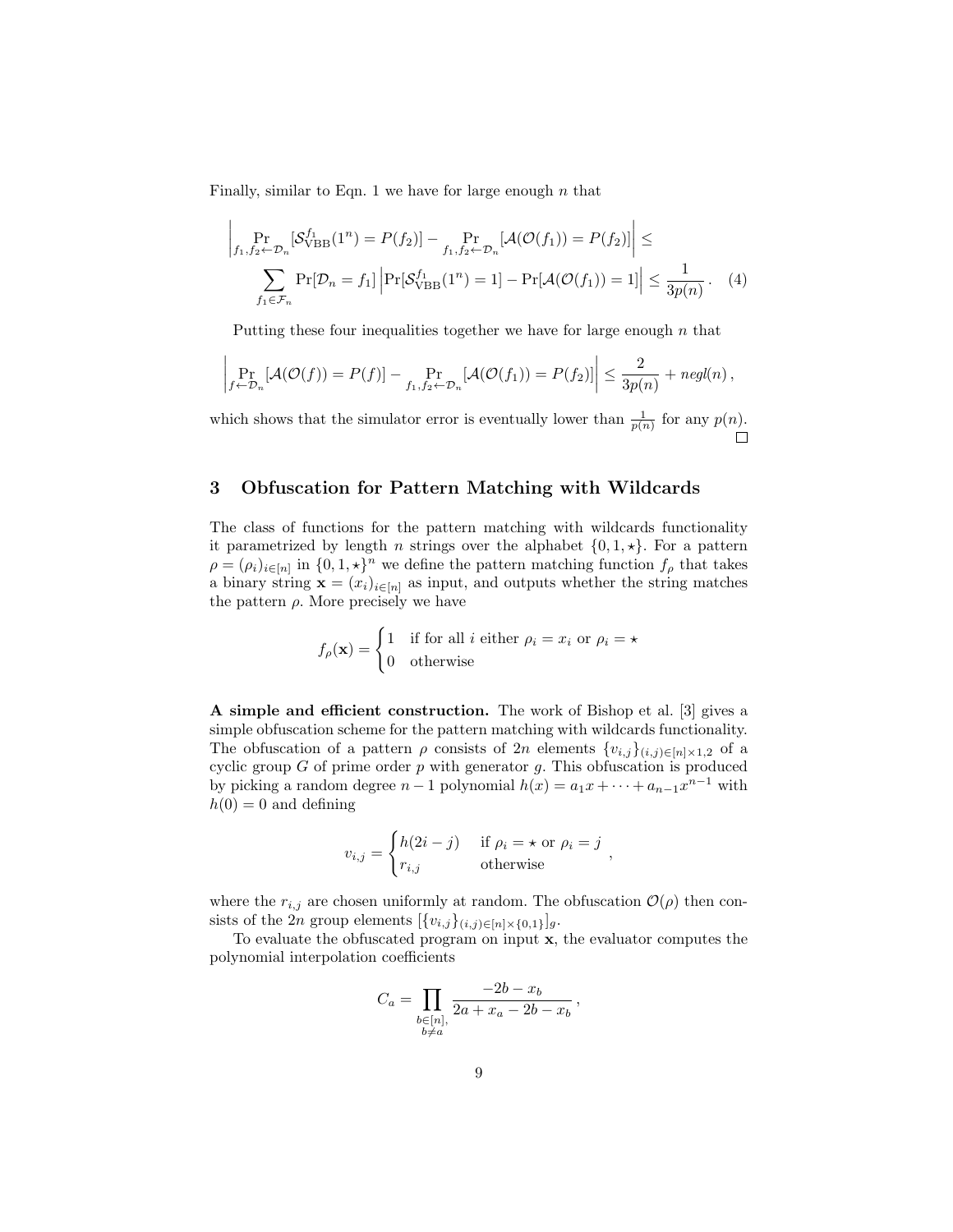and computes  $h_0 = \left[\sum_{i \in [n]} C_i v_{i,x_i}\right]_g$ . If the pattern  $\rho$  accepts **x** then all the  $v_{i,x_i}$  are of the form  $[h(2i-j)]_q$  and the polynomial interpolation will work in the exponent such that  $h_0 = [h(0)]_g = [0]_g$ . If  $h_0 = [0]_g$  the obfuscated program accepts the input  $x$  and otherwise it rejects. If the pattern  $\rho$  does not accept  $x$  at least one uniformly random group element enters into  $h$ , so that the obfuscated program will only accept a bad input with probability  $1 - \frac{1}{p}$ .

Prior analysis in [3]. The construction of [3] is proven to be Distributional VBB secure (Def. 3) in the generic group model for uniform distributions of patterns with a fixed number up to  $\frac{3n}{4}$  wildcards. More strongly, it is proven that the result of obfuscating a uniformly random pattern in  $\{0, 1, \star\}^n$  with a fixed number up to  $\frac{3n}{4}$  wildcards is indistinguishable from  $2n$  uniformly chosen group elements.

# 4 A New Knowledge Assumption : KOALA

We introduce a new assumption, the Knowledge of OrthogonALity Assumption (KOALA), that is valid in the generic group model and based on which we will prove the security of the Obfuscation scheme. The assumption says that an adversary can only distinguish  $[v]_g$  for vectors **v** drawn uniformly at random from a subspace  $V \subset \mathbb{Z}_p^n$  from  $[\mathbf{u}]_g$  for uniformly random vectors  $\mathbf{u} \in \mathbb{Z}_p^n$  if it can also produce a non-zero vector orthogonal to  $V$  in the clear.

**Definition 5 (KOALA).** A sequence of cyclic groups  $\{G_n\}_{n\in\mathbb{N}}$  of order  $p_n \in$  $[2<sup>n</sup>, 2<sup>n+1</sup>)$  satisfies the knowledge of orthogonality assumption if for every PPT adversary A, there exists a polynomial  $s(n)$  and a PPT algorithm A' that outputs nonzero vectors such that for every subspace  $V \subset \mathbb{Z}_p^n$ , if  $\tilde{\mathcal{A}}$  distinguishes uniform samples of  $[V]_q$  from random with advantage

$$
\mathsf{Adv}_{\mathcal{A},V} = \left| \Pr_{\mathbf{v} \leftarrow V}[\mathcal{A}([\mathbf{v}]_g) = 1] - \Pr_{\mathbf{u} \leftarrow \mathbb{Z}_p^n}[\mathcal{A}([\mathbf{u}]_g) = 1] \right|,
$$

then  $\mathcal{A}'(1^n)$  is orthogonal to V with probability

$$
\Pr[\mathcal{A}'(1^n) \in V^{\perp} \setminus \{\mathbf{0}\}] \geq \frac{\mathsf{Adv}_{\mathcal{A},V}}{s(n)}\,.
$$

#### 4.1 KOALA is weaker than Generic Group Model

Although KOALA is quite a strong assumption, it is weaker than the generic group model:

Theorem 1 (Generic groups satisfy KOALA). A sequence of cyclic groups  ${G_{p_n}}_{n \in \mathbb{N}}$  of order  $p_n \in [2^n, 2^{n+1})$  satisfies KOALA in the generic group model.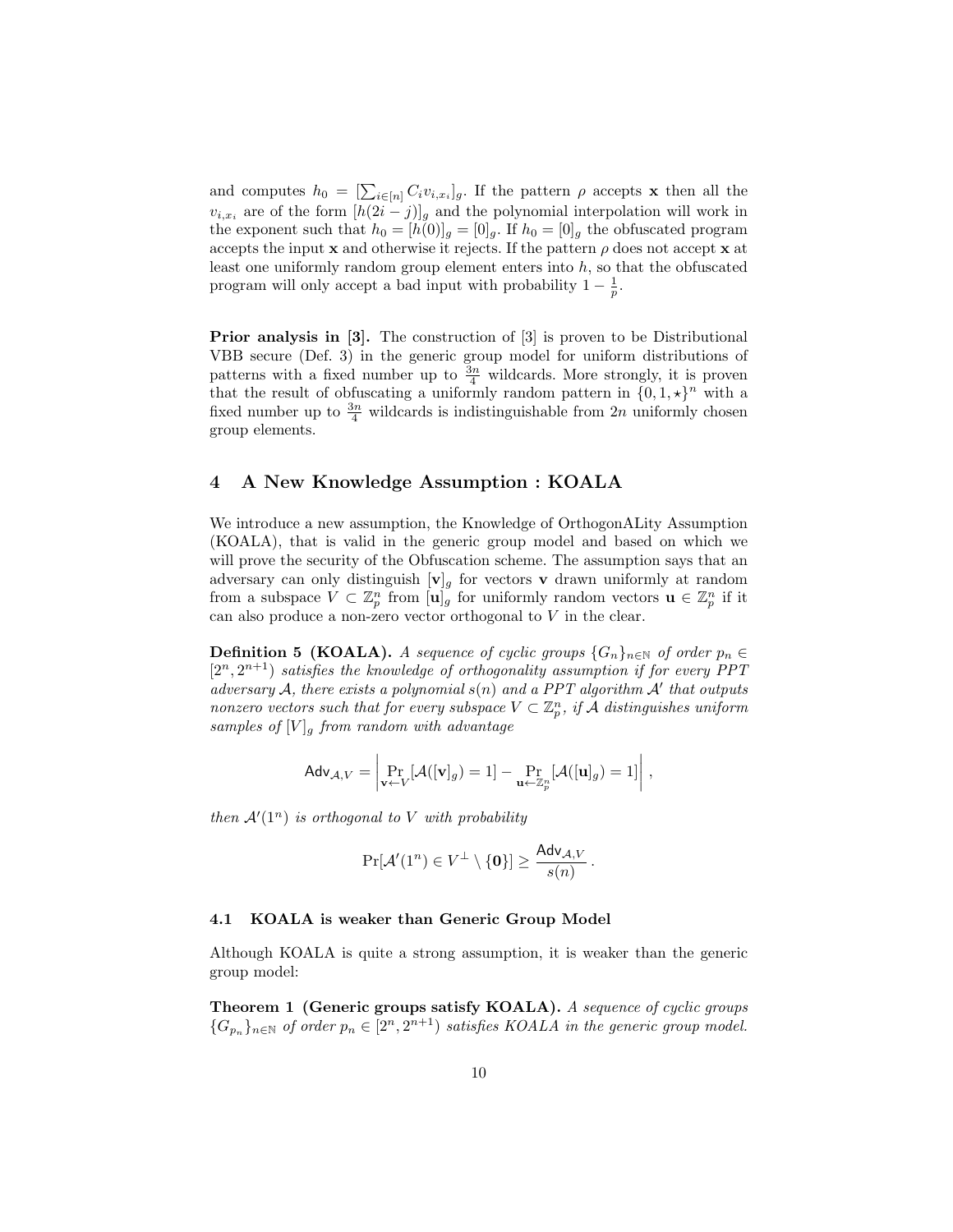*Proof.* Given an adversary A, we construct an extractor  $\mathcal{E}^{\mathcal{A}}$  that satisfies the condition of Def 5. The extractor runs  $A$  on a list of n generic group elements  $e = \{e_i\}_{i \in [n]}$ , then by looking at how A interacts with the group oracle  $\mathcal E$  records all the vectors **v** for which A has computed **v**  $\cdot$  **e**. When A terminates,  $\mathcal{E}$  chooses two distinct vectors that it has collected and outputs their difference.

More formally the extractor  $\mathcal{E}^{\mathcal{A}}$  works as follows:  $\mathcal{E}^{\mathcal{A}}$  simulates a group oracle  $\mathcal{G}_2$  that gives randomly encoded access to the group  $\mathbb{Z}_p^n$ . He does this by maintaining a table  $\{(\mathbf{q}_i, h_i)\}_{i \in I} \subset \mathbb{Z}_p^n \times \{0,1\}^n$  mapping vectors of  $\mathbb{Z}_p^n$  to random handles that he updates on the fly when new vectors are discovered. Initially he populates the table with random handles for the n unit vectors  $e_i$  for  $i \in [n]$ . Then it runs  $\mathcal{A}^{G_2}$  with the handles of the n unit vectors as input. When A terminates the extractor picks two distinct vectors  $\mathbf{q}_i, \mathbf{q}_j$  from the group oracle table and outputs  $\mathbf{q}_i - \mathbf{q}_j$ .

We now fix a subspace  $V \subset \mathbb{Z}_p^n$  with basis  $\{v_1, \dots, v_k\}$  and we show that if A makes Q queries to the group oracle and distinguishes  $[V]_g$  from  $[\mathbb{Z}_p^n]_g$  with probability

$$
\mathsf{Adv}_{\mathcal{A},V} = \left| \Pr_{\mathbf{v} \leftarrow V}[\mathcal{A}([\mathbf{v}]_g) = 1] - \Pr_{\mathbf{u} \leftarrow \mathbb{Z}_p^n}[\mathcal{A}([\mathbf{u}]_g) = 1] \right|,
$$

then the extractor will output a nonzero vector orthogonal to  $V$  with probability

$$
\Pr[\mathcal{A}'(1^n) \in V^{\perp} \setminus \{\mathbf{0}\}] \geq \frac{\mathsf{Adv}_{\mathcal{A},V}}{(Q+2n)^2} - \frac{2}{p},
$$

so the extractor satisfies the requirement in Def. 5. We show this through a sequence of four games.

1. In the first game  $A$  is given access to the group oracle  $\mathcal{G}_1$  for  $G_p$ , and it is given the encoding of  $[\mathbf{u}]_g$ , for **u** a random vector from  $\mathbb{Z}_p^n$  as input.

$$
\mathsf{Game}_1 = \mathbf{u} \leftarrow \mathbb{Z}_p^n; \, \mathsf{Return}\, \mathcal{A}^{\mathcal{G}_1}(\mathbf{u}));
$$

2. In the second game A is given a group oracle  $\mathcal{G}_2$  for the group  $\mathbb{Z}_p^n$ . Let  $\mathbf{e}_i \in \mathbb{Z}_p^n$ for  $i \in [n]$  be the unit vectors of  $\mathbb{Z}_p^n$ . The input to A is a random encoding of these n unit vectors.

$$
\mathsf{Game}_2 = \mathsf{Return} \, \mathcal{A}^{\mathcal{G}_2}(\{\mathbf{e}_i\}_{i \in [n]});
$$

3. In the third game A is given access to a group oracle  $\mathcal{G}_3$  for  $\mathbb{Z}_p^k$ . Let  $\mathbf{e}'_i \in \mathbb{Z}_p^k$ for  $i \in [k]$  be the unit vectors of  $\mathbb{Z}_p^k$ . The input to A is the encoding of n vectors  $\{\mathbf{m}_i\}_{i\in[n]}$ , where  $\mathbf{m}_i = \sum_{j=1}^k (\mathbf{v}_i)_j \mathbf{e}'_j$ .

$$
\mathsf{Game}_3 = \mathsf{Return}\, \mathcal{A}^{\mathcal{G}_3}(\{\mathbf{m}_i\}_{i \in [n]});
$$

4. In the last game A is given access to the group oracle  $\mathcal{G}_1$  for  $G_p$  again, and it is given the encoding of  $[v]_g$ , for **v** a random vector from *V* as input.

$$
\mathsf{Game}_4 = \mathbf{v} \leftarrow V; \, \mathsf{Return} \, \mathcal{A}^{\mathcal{G}_1}(\mathbf{v}));
$$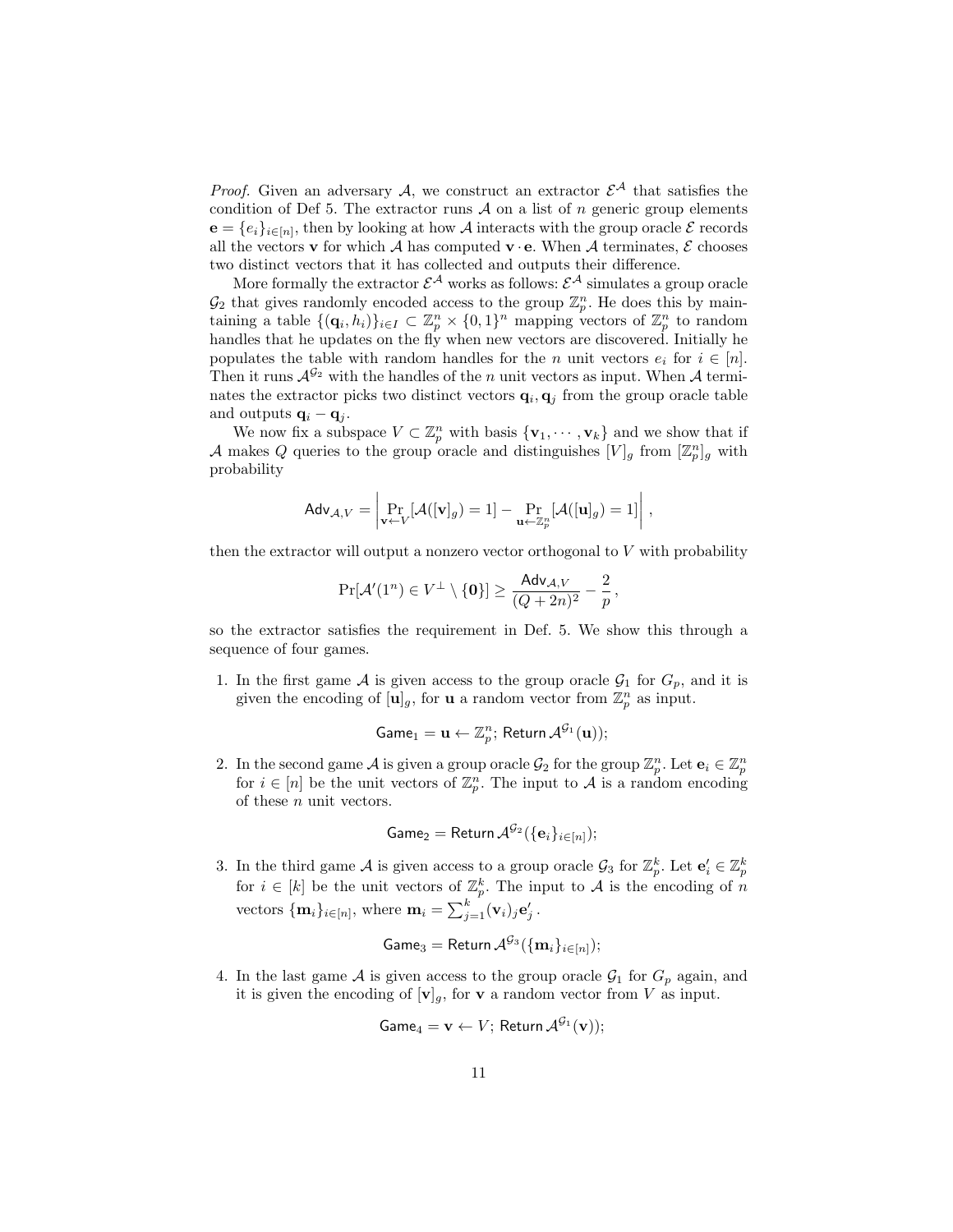Game<sub>1</sub> and Game<sub>2</sub> are close. Consider the map  $\phi_1 : \mathbb{Z}_p^n \to G_p : \mathbf{x} \mapsto [\mathbf{x} \cdot \mathbf{u}]_g$ , where **u** is the vector chosen uniformly from  $\mathbb{Z}_p^n$  in the first game. Now consider a group oracle  $G_1 \circ \phi_1$  that maintains a table  $\{(\mathbf{q}_i, [\mathbf{q}_i \cdot \mathbf{u}]_g, h_i)\}_{i \in I}$  of vectors that were queried, their images under  $\phi_1$ , and random encodings of the images  $\phi_1(\mathbf{q}_i)$ . As long as no two queries  $q_i, q_j$  map to the same element of  $G_p$  this is an honest implementation of the group oracle  $G_2$ . Moreover,  $\phi_1$  maps the inputs to A in Game<sub>2</sub> to the inputs of A in Game<sub>1</sub>, so unless A queries  $\mathcal{G}_2$  at two vectors that are mapped to the same group element by  $\phi_1$  the views of A in Game<sub>1</sub> and Game<sub>2</sub> are identical. After Q group oracle queries the table contains  $Q+2n$  entries. For each pair of distinct vectors  $(\mathbf{q}_i, \mathbf{q}_j)$  the probability that  $\phi_1(\mathbf{q}_i) = \phi_1(\mathbf{q}_j)$  is  $1/p$ , so a union bound yields

$$
|\Pr[\mathsf{Game}_1() = 1] - \Pr[\mathsf{Game}_2() = 1]| < (Q + 2n)^2/p
$$

Game<sub>2</sub> and Game<sub>3</sub> are close unless nonzero vectors orthogonal to  $V$ are found. Now, consider the map  $\phi_2 : \mathbb{Z}_p^n \to \mathbb{Z}_p^k$ , defined on the unit vectors as

$$
\phi_2(\mathbf{e}_i) = \sum_{j=1}^k (\mathbf{v}_i)_j \mathbf{e}'_j,
$$

and extended to all of  $\mathbb{Z}_p^n$  by linearity. Notice that the vectors orthogonal to V are precisely the vectors in the kernel of  $\phi_2$  because the *i*-th component of  $\phi_2(\mathbf{u})$  is  $\mathbf{u} \cdot \mathbf{v}_i$ . Now consider the group oracle  $G_3 \circ \phi_2$  that maintains the table  $\{(\mathbf{q_i}, \phi_2(\mathbf{q}_i), h_i)\}_{i \in I}$ . This is an honest implementation of  $G_2$  as long as it is not queried on two different vectors  $\mathbf{q}_i, \mathbf{q}_j$  that are mapped to the same vector by  $\phi_2$ . The connecting map  $\phi_2$  maps the inputs to A in Game<sub>2</sub> to the inputs of A in Game<sub>3</sub>. Therefore we have

$$
|\mathrm{Pr}[\mathsf{Game}_2() = 1] - \mathrm{Pr}[\mathsf{Game}_3() = 1]| \le \mathsf{Collision}\,,
$$

where Collision is the probability that two vectors in the table of  $\mathcal{G}_3 \circ \phi_2$  have the same image under  $\phi_2$ .

Game<sub>3</sub> and Game<sub>4</sub> are close. The proof of this transition is very similar to that of the first transition, with the connecting map  $\phi_3 : \mathbb{Z}_p^k \to G_p : \mathbf{x} \mapsto [\mathbf{x} \cdot \mathbf{c}]_g$ , where  $\mathbf{c} \in \mathbb{Z}_p^k$  is the unique vector such that  $\mathbf{v} = \sum_{i=1}^k c_i \mathbf{v}_i$ . The map  $\phi_3$  sends the input of  $A$  in Game<sub>3</sub> to the input of  $A$  in Game<sub>4</sub>, so like in the first transition, the view of A is identical in Game<sub>3</sub> and Game<sub>4</sub> as long as no two queries to  $\mathcal{G}_1 \circ \phi_3$ are mapped to the same group element by  $\phi$ . This happens with probability bounded by  $(Q + 2n)^2/p$ , so we have

$$
|\Pr[\text{Game}_3() = 1] - \Pr[\text{Game}_4() = 1]| < (Q + 2n)^2/p
$$

Putting everything together. Combining the previous results with the triangle inequality we get

$$
Pr[Game_1() = 1] - Pr[Game_4() = 1]|
$$
 < Collision + 2( $Q + 2n$ )<sup>2</sup>/ $p$ .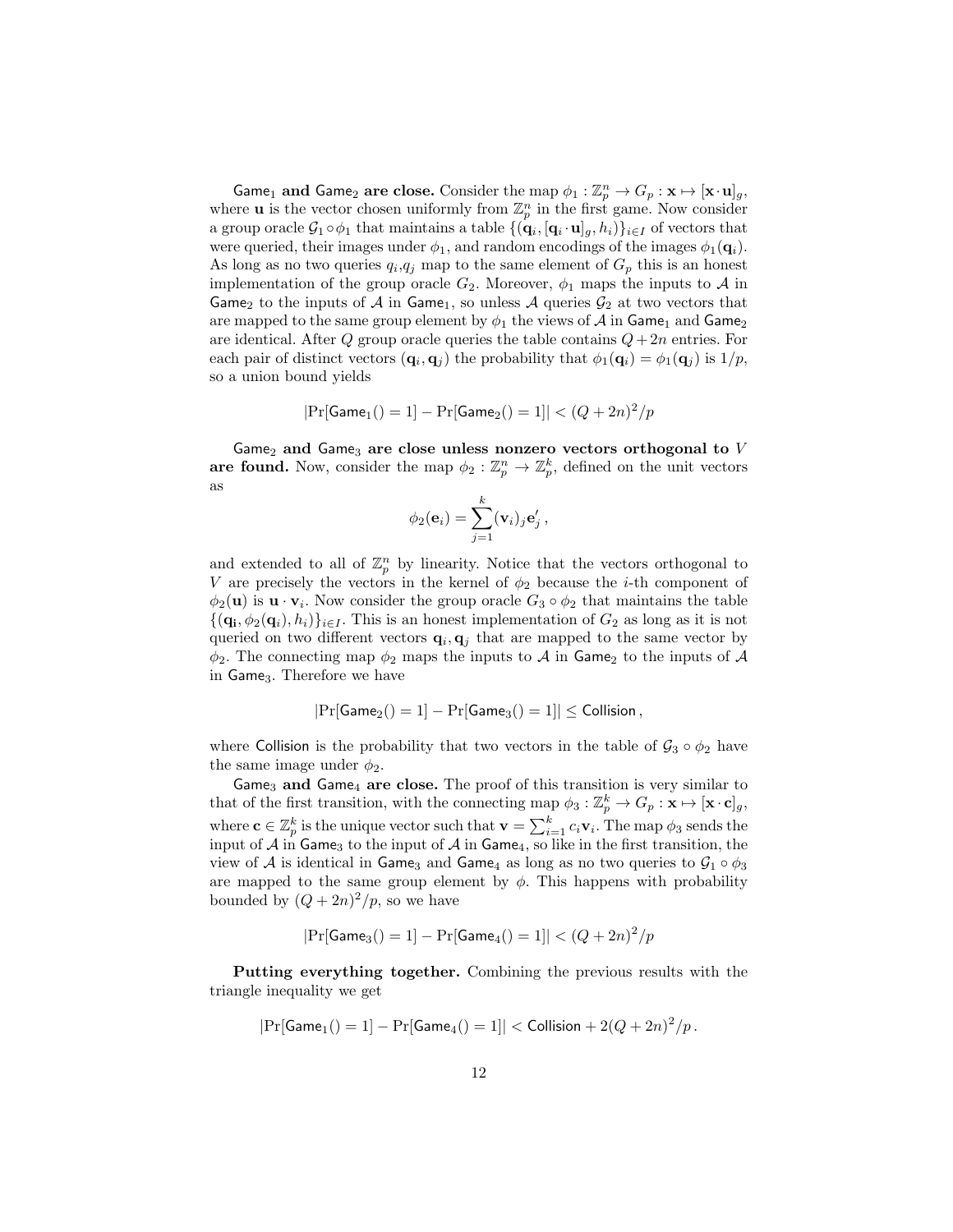Here the left hand side is exactly the distinguishing advantage  $\mathsf{Adv}_{A,V}$ , so we get

$$
\text{Collision} > \mathsf{Adv}_{\mathcal{A},V} - \frac{2(Q+2n)^2}{p}\,.
$$

The extractor outputs the difference of two randomly chosen vectors out of the  $Q + 2n$  vectors in the table of  $\mathcal{G}_2$ . Therefore, since the kernel of  $\phi_2$  is exactly the set of vectors orthogonal to V we know that  $\mathcal E$  outputs a vector in  $V^{\perp} \setminus \{0\}$ with probability at least  $\frac{\text{Collision}}{(Q+2n)^2}$ , which finishes the proof.  $\Box$ 

#### 4.2 Obfuscating Point Functions from KOALA

To demonstrate the power of KOALA, we prove the VBB security of the simple point function obfuscator of [7]. To obfuscate the function that tests whether an input  $x \in \mathbf{Z}_p$  is equal to  $x_0$  the obfuscator simply outputs  $[r]_g, [-x_0r]_g$ , where  $[r]_g$  is a uniformly random group element. On input  $x \in \mathbb{Z}_p$ , the evaluator simply computes  $[xr - x_0r]$  and outputs 1 if and only if this is equal to  $[0]_q$ .

Theorem 2 (Obfuscating point functions from KOALA). The point function obfuscator from [7] using a sequence of groups  ${G_n}_{n\in\mathbb{N}}$  that satisfies KOALA is VBB secure.

*Proof.* Given an adversary A and required simulator accuracy of  $\frac{1}{p(n)}$ , let A' and  $s(n)$  be the PPT algorithm and polynomial that are guaranteed to exists because of KOALA. We construct a simulator S that on input  $[\mathbf{v}]_g = ([v_1]_g, [v_2]_g)$  calls  $\mathcal{A}'(1^n)$  to get output  $\mathbf{o} = (o_1, o_2)$ , if  $o_2 = 0$  then S discards o and otherwise it makes a black box query to the point function on input  $\frac{\sigma_1}{\sigma_2}$ . The simulator S repeats this a total of  $s(n)p(n)$  times. Then there are two cases:

- A All of the black box queries return 0. In this case  $S$  picks a uniformly random vector  $\mathbf{u} \in \mathbb{Z}_p^2$  and outputs  $\mathcal{A}([\mathbf{u}]_g)$ .
- **B** A black box query with input  $x_0$  returns 1. In this case S outputs  $\mathcal{A}(\mathcal{O}(x_0)).$

In case of event **B** the simulation of  $S$  is perfect, so the simulation error of S is

$$
\Pr[\mathbf{A}]\cdot \left|\Pr_{r\leftarrow \mathbf{Z}_p}[\mathcal{A}([r]_g,[xr]_g)=1]-\Pr_{r_1,r_2\leftarrow \mathbb{Z}_p}[\mathcal{A}([r_1]_g,[r_2]_g)=1]\right|\right|=\Pr[\mathbf{A}]\mathsf{Adv}_{\mathcal{A},\langle(1,-x)\rangle}.
$$

Event **A** only occurs if none of the outputs of  $\mathcal{A}'$  are orthogonal to  $\langle (1, -x) \rangle$ , so using KOALA we get that the simulation error is bounded by

$$
\Pr[\mathcal{A}(1^n)^\perp \cdot (1,-x) \neq 0]^{s(n)p(n)} \mathsf{Adv}_{\mathcal{A},\langle (1,-x) \rangle} \leq \left(1-\frac{\mathsf{Adv}_{\mathcal{A},\langle (1,-x) \rangle}}{s(n)}\right)^{s(n)p(n)} \cdot \mathsf{Adv}_{\mathcal{A},\langle (1,-x) \rangle}\,.
$$

Using  $1 - x \le e^{-x}$  and  $e^{-x} \le \frac{1}{x}$  for  $x > 0$  this means that the simulation error is bounded by

$$
e^{-\mathsf{Adv}_{\mathcal{A}, \langle (1, -x) \rangle} p(n)} \cdot \mathsf{Adv}_{\mathcal{A}, \langle (1, -x) \rangle} \leq \frac{1}{p(n)} \, ,
$$

as required.

 $\Box$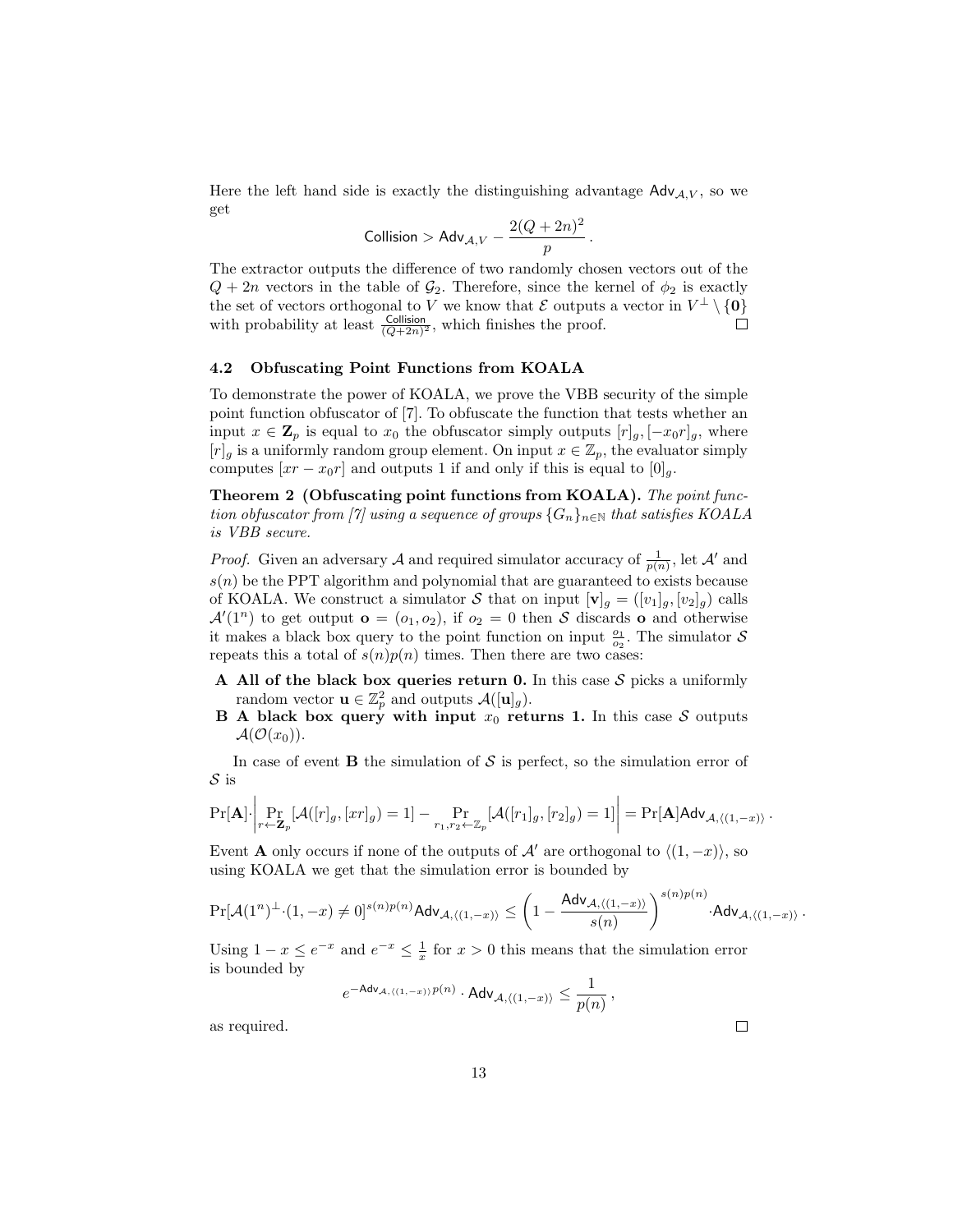**Definition 6 (Array of functions).** Let  $f_1, \dots, f_k : D \to R$  be a sequence of k functions on the same domain D, then we define a new function  $[\![f_1, \dots, f_k]\!]$ :  $[k] \times D \rightarrow R$  by

$$
\llbracket f_1, \cdots, f_k \rrbracket \ (i, x) = f_i(x).
$$

**Definition 7 (VBB Self composability).** A VBB secure obfuscator  $\mathcal{O}$  for a function family F is said to be VBB self composable if  $\mathcal{O}' : (f_1, \dots, f_k) \in \mathcal{F}^* \to$  $(\mathcal{O}(f_1),\cdots,\mathcal{O}(f_k))$  is a VBB secure obfuscator for the function family

$$
\left\{ [f_1, \cdots, f_k] \, | (f_1, \cdots, f_k) \in \mathcal{F}^k \right\}
$$

Remark 2. This definition is stronger than the one of [15] because it works simultaneously for all (polynomially bounded)  $k$ , rather than a fixed value of  $k$ .

**Theorem 3.** The point function obfuscator from  $\begin{bmatrix} \gamma \\ \gamma \end{bmatrix}$  using a sequence of groups  ${G_n}_{n \in \mathbb{N}}$  that satisfies KOALA is VBB self composable.

*Proof.* Let A be an adversary and let  $p(n)$  be a polynomial such that  $\frac{1}{p(n)}$  is the desired simulator accuracy. We then construct a simulator  $S$  that works in two phases. On input  $(\mathcal{O}(\mathbf{x}_1), \cdots, \mathcal{O}(\mathbf{x}_k))$  the simulator S starts with a learning phase S in which it tries to recover as many of the  $x_i$  as possible. Then in the simulation phase it outputs  $\mathcal{A}(u_1, \dots, u_k)$ , where

$$
u_i = \begin{cases} \mathcal{O}(x_i) & \text{if } \mathcal{S} \text{ has learned } \mathbf{x}_i \\ [\mathbf{r}_i]_g & \text{if } \mathcal{S} \text{ has not learned } \mathbf{x}_i \end{cases}
$$

,

where the  $\mathbf{r}_i$  are uniformly random vectors in  $\mathbb{Z}_p^2$ .

**Learning phase:** The learning phase starts with a empty set  $L = \{\}\$  of learned  $\mathbf{x}_i$ 's. Let  $\mathcal{A}'_1$  and  $s(n)$  be the PPT algorithm and the polynomial given by the KOALA assumption. Then, like in the proof of Theorem 2, we call  $\mathcal{A}_0()$ a total of  $ks(n)p(n)$  times to get an output  $\mathbf{o} = ((o_{1,1}, o_{1,2}), \cdots, (o_{k,1}, o_{k,2}))$ . For all  $i \in [k]$ , if  $o_{i,2} \neq 0$ , then S queries the black box oracle for  $f_i$  at input  $\frac{o_{i,1}}{o_{i,2}}$ . If all the queries return False, the learning phase ends and  $S$  moves on to the Simulation phase. Conversely, if the query  $f_i(\mathbf{x}_i)$  returns True, then  $(i, \mathbf{x}_i)$  is added to L.

If the learning phase has not ended in the first iteration (i.e. if  $x_i$  are discovered), then we construct a new adversary  $A_2$  that accepts  $k - |L|$  obfuscated programs as input. The adversary  $A_2$  computes an obfuscation  $\mathcal{O}(\mathbf{x}_i)$  for each  $\mathbf{x}_i$  that it has learned, and plugs it into the slots of  $\mathcal{A} = \mathcal{A}_1$ . The  $k - |L|$  inputs are plugged into the remaining slots and then  $A_2$  calls  $A$  with these inputs and returns the output of A. The KOALA guarantees there exist a PPT algorithm  $\mathcal{A}'_2$  and polynomial  $s_2(n)$ . Then  $\mathcal S$  calls  $\mathcal{A}'_2()$  a total of  $k s_2(n) p(n)$  times to get outputs  $\mathbf{o} = ((o_{1,1}, o_{1,2}), \cdots, (o_{k,1}, o_{k,2}))$ . Again, if  $o_{i,2} \neq 0$ , then S queries the black box oracle for  $f_i$  at input  $\frac{\partial i}{\partial i,2}$ . If all the queries return False, the learning phase ends and  $S$  moves on to the Simulation phase. Conversely, if the query  $f_i(\mathbf{x}_i)$  returns True, then  $(i, \mathbf{x}_i)$  is added to L.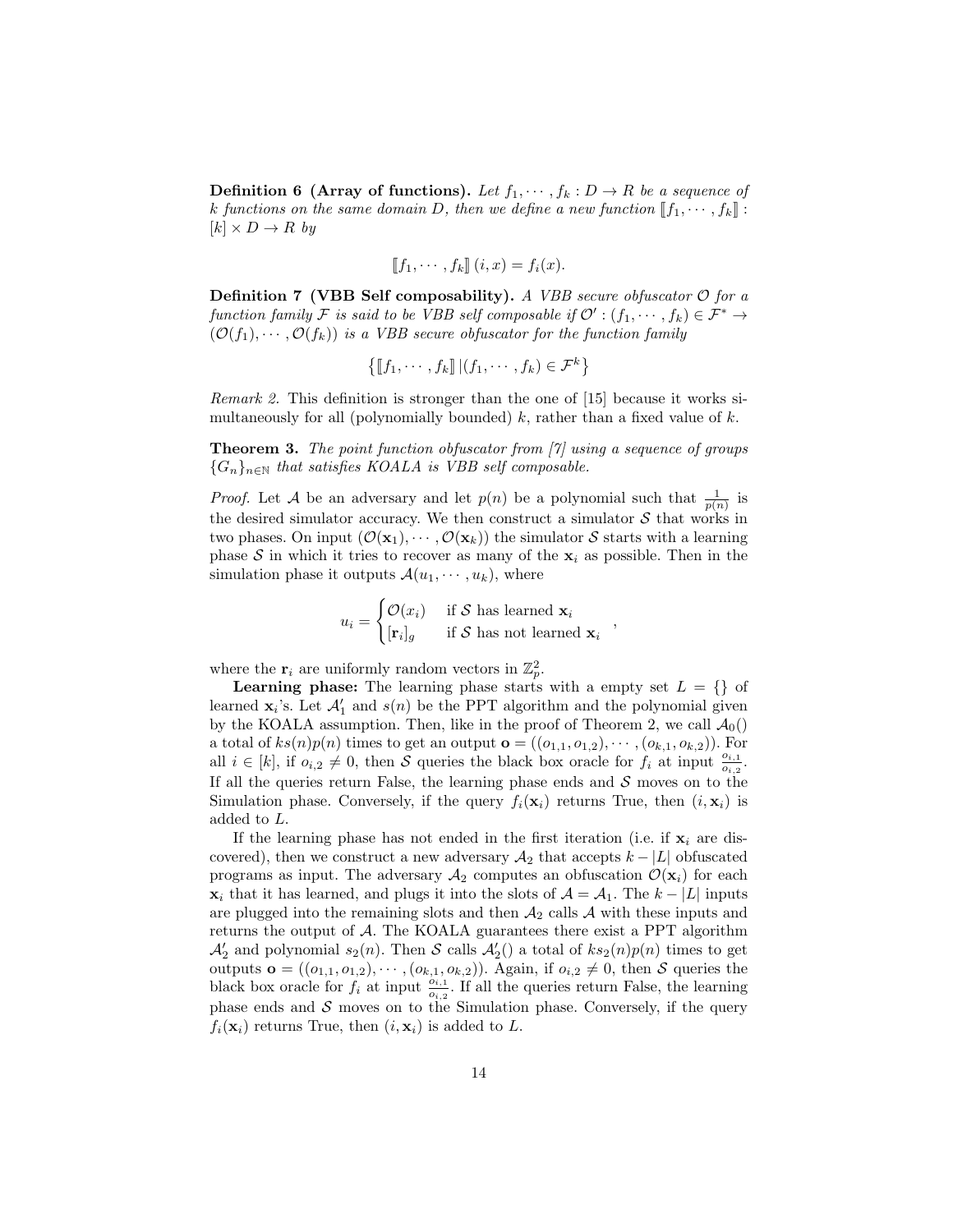This process continues with  $A_i + 1$  the algorithm that calculates  $\mathcal{O}(\mathbf{x}_i)$  for the newly discovered  $\mathbf{x}_i$  and plugging it into  $A_i$ . After at most k iterations no new inputs are learned and the Learning phase terminates.

**Simulation phase:** After the Learning phase the simulator  $S$  computes  $u_i = \mathcal{O}(\mathbf{x}_i)$  for all  $(i, \mathbf{x}_i)$  in L. Then it fixes the remaining  $u_i$  to  $[\mathbf{r}_i]_g$  for  $\mathbf{r}_i$ random vectors in  $\mathbb{Z}_p^2$  and outputs  $\mathbf{A}(\mathbf{u}_1,\cdots,\mathbf{u}_k)$ . In other words, S calls the last iteration  $A_i$  of the adversary constructed in the Learning phase on uniformly random input, and return the result.

Now we analyze the simulation error of this simulator S. Let  $I = \{i | \exists \mathbf{x}_i s.t. (i, \mathbf{x}_i) \in$  $L$ } be the set of indices of the  $x_i$  that are learned at the end of the learning phase. Now, for  $X \subset [k]$  Let  $u_{X,i}$  be the distribution defined as

$$
u_{X,i} = \begin{cases} \mathcal{O}(\mathbf{x}_i) & \text{if } i \text{ in X} \\ [U(\mathbb{Z}_p^2)]_g & \text{else} \end{cases}
$$

Then we have that the output of S is equal to  $\mathcal{A}(u_{I,1},\dots, u_{I,k})$ , so the simulation error of  $S$  is bounded by

$$
\left| \Pr[\mathcal{A}(\mathcal{O}(f_{\mathbf{x}_1}), \cdots, \mathcal{O}(f_{\mathbf{x}_k})) = 1] - \Pr[\mathcal{S}^{\llbracket f_{\mathbf{x}_1}, \cdots, f_{\mathbf{x}_k} \rrbracket}](1^{kn}) = 1 \right| \le
$$
  

$$
\sum_{X \subset [k]} \Pr[X = I] \left| \Pr[\mathcal{A}(\mathcal{O}(f_{\mathbf{x}_1}), \cdots, \mathcal{O}(f_{\mathbf{x}_k})) = 1] - \Pr[\mathcal{A}(u_{X,1}, \cdots, u_{X,k}) = 1] \right| =
$$
  

$$
\sum \Pr[X = I] \cdot \text{Adv}_{\mathcal{A}, X},
$$

where  $\mathsf{Adv}_{\mathcal{A},X}$  denotes the advantage of  $\mathcal{A}$  for distinguishing  $\mathcal{O}(f_{\mathbf{x}_1}), \cdots, \mathcal{O}(f_{\mathbf{x}_k})$ from  $u_{X,1}, \cdots, u_{X,k}$ .

 $X\mathbb{C}[k]$ 

The probability  $Pr[X = I]$  is equal to  $Pr[reach X] Pr[stay at X] reach X$ , where Pr[reach X] is the probability that S reaches a state where the indices of the learned  $\mathbf{x}_i$  is exactly X, and Pr[stay at X| reach X] is the probability that S does not leave this state, given that this state is reached. So,  $Pr[$ stay at X $|$  reach X $|$ is bounded by the probability that none of vectors outputted by  $A'_i$  is nonzero and orthogonal to the  $2(k-|X|)$  dimensional space of obfuscations of the  $k-|X|$ point functions that are not learned. According the KOALA this implies

$$
\Pr[\text{ stay at } X \mid \text{reach } X] \le \left(1 - \frac{\mathsf{Adv}_{\mathcal{A},X}}{s_i(n)}\right)^{ks_i(n)p(n)} \le \frac{1}{k\mathsf{Adv}_{\mathcal{A},X}p(n)}.
$$

Plugging this in to the upper bound for the simulator error shows that it is bounded by

$$
\sum_{X \subset [k]} \Pr[\text{reach } X] \cdot \frac{1}{kp(n)}.
$$

Now, since there are at most  $k$  iterations in the learning phase (each new iteration increases  $|L|$ , and  $|L| \leq k$ ) we know that  $\sum_{X \subset [k]} \Pr[\text{reach } X]$  is bounded by k, so the simulation error of S is bounded by  $\frac{1}{p(n)}$ , as required.  $\Box$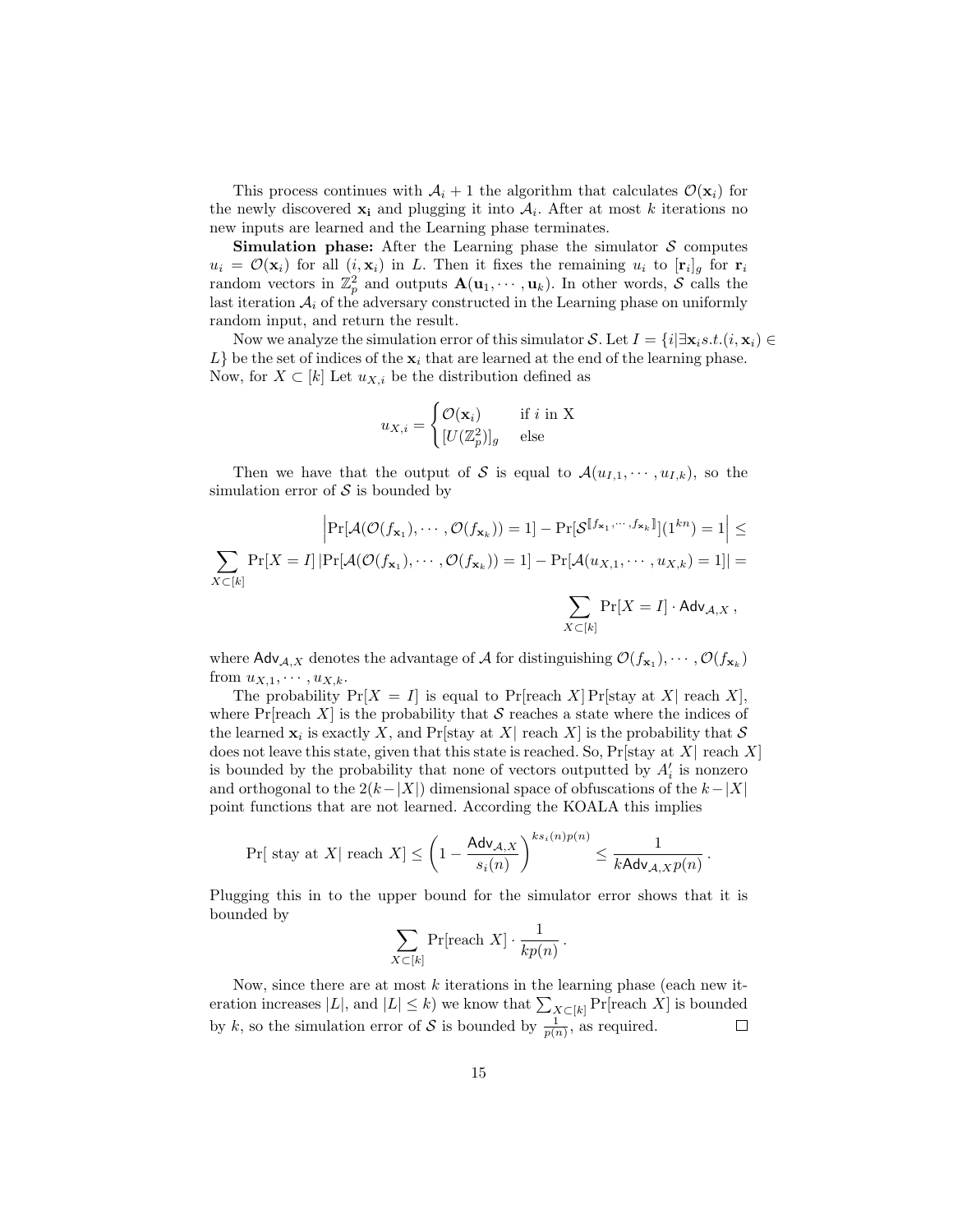Definition 8 (multi-bit output point functions). Point functions with multibit output are parametrized by two bitstrings  $\mathbf{a} \in \{0,1\}^n$  and  $\mathbf{b} \in \{0,1\}^l$ . The function  $f_{\mathbf{x},\mathbf{y}}$  is defined as

$$
f_{\mathbf{a},\mathbf{b}}(\mathbf{x}) = \begin{cases} \mathbf{b} & \text{if } \mathbf{x} = \mathbf{a} \\ \perp & \text{else} \end{cases}
$$

Theorem 4 (Obfuscating multi-bit output point functions). Suppose  $\mathcal{O}$ is a VBB self-composable obfuscator for point functions, then there exists a VB  $self-composable$  obfuscator  $\mathcal{O}'$  for point functions with multi-bit output

*Proof.* On input  $(a, b) \in \{0, 1\}^n \times \{0, 1\}^l$  the obfuscator  $\mathcal{O}'$  simply computes and outputs l obfuscated programs  $\mathcal{O}(\mathbf{a}||b_1), \cdots, \mathcal{O}(\mathbf{a}|b_l)$ . To evaluate  $\mathcal{O}'(\mathbf{a}, \mathbf{b})$ at input **x**, one simply evaluates all the obfuscations at  $\mathbf{x}||0$  and  $\mathbf{x}||1$ . If for some of the obfuscations neither  $\mathbf{x}||0$  nor  $\mathbf{x}||1$  is accepted, then the evaluator returns  $\perp$ , otherwise the evaluator returns y defined as

$$
y_i = \begin{cases} 0 & \text{if } i\text{-th obfuscated program accepts } \mathbf{x} \mid\mid 0 \\ 1 & \text{if } i\text{-th obfuscated program accepts } \mathbf{x} \mid\mid 1 \end{cases}
$$

Correctness and poly-time slowdown of this obfuscator  $\mathcal{O}'$  follows immediately from the correctness and poly-time slowdown of O.

Now we show that the construction is VBB secure for compositions of  $k$  multibit output point functions. Let A be an adversary and let  $\frac{1}{p(n)}$  be the desired simulator accuracy. Then the VBB self-composability property of  $\mathcal O$  immediately implies there is a PPT simulator  $S$  with the desired simulator accuracy that makes black box queries to the  $k \times l$  point functions  $f_{\mathbf{a_1}||b_{11}}, \cdots, f_{\mathbf{a_1}||b_{1l}}, \cdots, f_{\mathbf{a_k}||b_{k1}}, \cdots, f_{\mathbf{a_k}||b_{kl}}$ . We can answer these queries because we have black box access to  $f_{\mathbf{a}_1||\mathbf{b}_1}, \cdots, f_{\mathbf{a}_k||\mathbf{b}_k}$ . To answer a query to  $f_{\mathbf{a}_i||b_{ij}}$  with input **x**, b we first query the black box oracle for  $f_{\mathbf{a}_i||\mathbf{b}_i}(\mathbf{x})$ . If this returns  $\perp$ , we answer the query with False, otherwise if  $f_{\mathbf{a}_i||\mathbf{b}_i}(\mathbf{x}) = \mathbf{b}_i \in \{0,1\}^l$ , then we answer the query with  $b_{ij} = b$ .  $\Box$ 

# 5 Obfuscating Big Subset Functionality

The obfuscator for pattern matching with wildcards of [3] contains an obfuscator for a different functionality, we call this other functionality the big subset functionality. We show that there is an embedding of the pattern matching with wildcards functionality into the big subset functionality and hence, that any obfuscator for the big subset functionality can be transformed generically into an obfuscator for pattern matching with wildcards. This transformation preserves VBB security at the cost of a slowdown of the simulator by a factor  $2^{n/2}$ . The transformation also preserves distributional VBB security with simulators that make no black box queries without slowing down the simulator. Since the obfuscator of [3] is an instantiation of this transformation this will ultimately allow us to prove its VBB security with super-polynomial simulator and Distributional VBB security for a wide variety of distributions.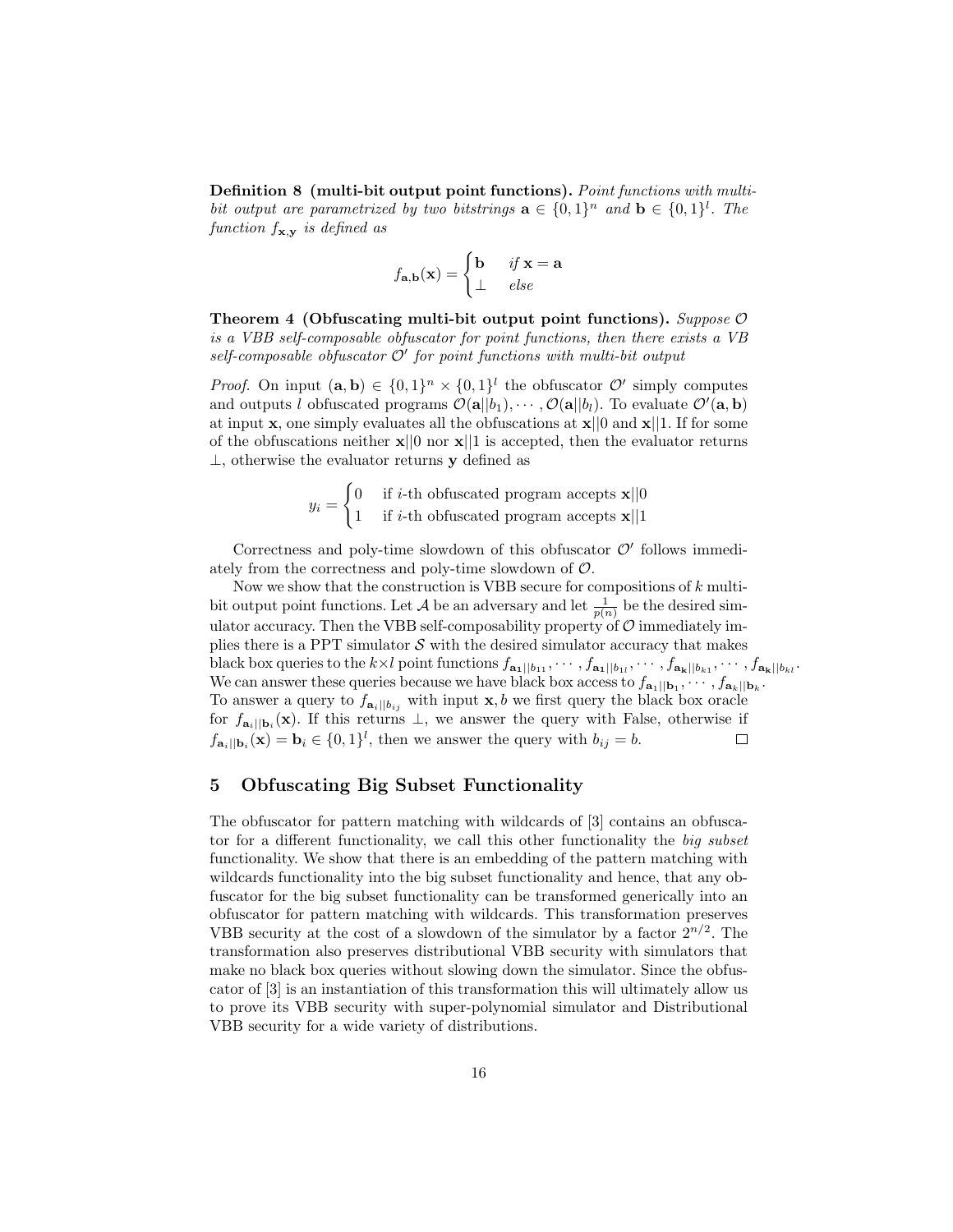**Definition 9 (Big Subset Functionality).** For each  $n \in \mathbb{N}$ , we define the class of functions parametrized by  $(Y, n, t)$ , where Y is a subset of  $[n]$  and t is a threshold value with  $0 \le t \le n$ . We define  $f_{Y,n,t} : P([n]) \to \{0,1\}$  that on input a subset X outputs

$$
f_{Y,n,t}(X) = \begin{cases} 1 & \text{if } |X| \ge t \text{ and } X \subset Y \\ 0 & \text{otherwise} \end{cases}
$$

.

#### 5.1 VBB Secure Obfuscation of Big Subset Functionality

The following construction is implicit in [3]: To obfuscate the function  $f_{Y,n,t}$  the obfuscator picks a random degree  $t-1$  polynomial  $h(x) = a_1x + \cdots + a_{t-1}x^{t-1}$ with coefficients in  $\mathbb{Z}_p$  such that  $h(0) = 0$ . Then it outputs n group elements  $[v]_g$  defined as

$$
v_i = \begin{cases} h(i) \text{ if } i \in Y \\ r_i \text{ otherwise} \end{cases}
$$

,

where the  $r_i \in \mathbb{Z}_p$  are chosen uniformly at random. To evaluate the function at input  $X \subset [n]$  we use polynomial interpolation in the exponent to check if the points  $\{(i, o_i) | i \in X\}$  lie on a degree  $|X| - 1$  polynomial  $h_x$  with  $h_x(0) = 0$ .

We now prove that under KOALA this construction is a VBB secure obfuscator.

**Theorem 5 (O is VBB secure).** Let  $\mathcal O$  be the obfuscator for the big subset functionality defined above, using a family of cyclic groups that satisfies KOALA. Then  $\mathcal O$  is VBB secure.

*Proof.* Let A be an adversary and  $p(n)$  the polynomial such that  $\frac{1}{p(n)}$  is the desired simulator accuracy. Then we construct a simulator  $\mathcal S$  that runs in time  $O(p(n) * poly(n))$  such that for any  $(Y, n, t)$  with sufficiently large n the simulation error

$$
\left|\Pr_{\mathcal{O},\mathcal{A}}[\mathcal{A}(\mathcal{O}(Y,n,t))=1]-\Pr_{\mathcal{S}}[\mathcal{S}^{f_{Y,n,t}}(1^n)=1]\right|\leq \frac{1}{p(n)}.
$$

The simulator  $S$  is constructed as follows: According to KOALA, there exists a PPT algorithm  $\mathcal{A}'$  that samples vectors in  $\mathbb{Z}_p^n$  that are likely to be orthogonal to any subspace V such that A can distinguish  $[\mathbf{v}]_g \leftarrow [V]_g$  from  $[\mathbf{u}]_g \leftarrow [\mathbb{Z}]_g$ . Now S repeatedly calls  $\mathbf{x} \leftarrow \mathcal{A}'$  and queries the  $f_{Y,n,t}$  oracle on Sup(x) for a total of  $R(n)$  times (for R some polynomial to be determined later). Now there are two possibilities:

- **A.** All of the  $f_{Y,n,t}$  queries return 0. In this case S just picks a uniformly random vector  $\mathbf{u} \in \mathbb{Z}_p^n$  and outputs  $\mathcal{A}([\mathbf{u}]_g)$ .
- **B.** One of the queries  $f_{Y,n,t}(X)$  returns 1. In this case S makes  $n |X|$ additional queries to  $f_{Y,n,t}$  on the inputs  $X \cup \{i\}$  for  $i \notin X$  in order to learn the set Y. Once S knows Y it queries  $f_{Y,n,t}$  on subsets of Y of increasing size until it gets an accept in order to learn the threshold value  $t$ . Then  $S$ outputs  $\mathcal{A}(\mathcal{O}(Y,n,t)).$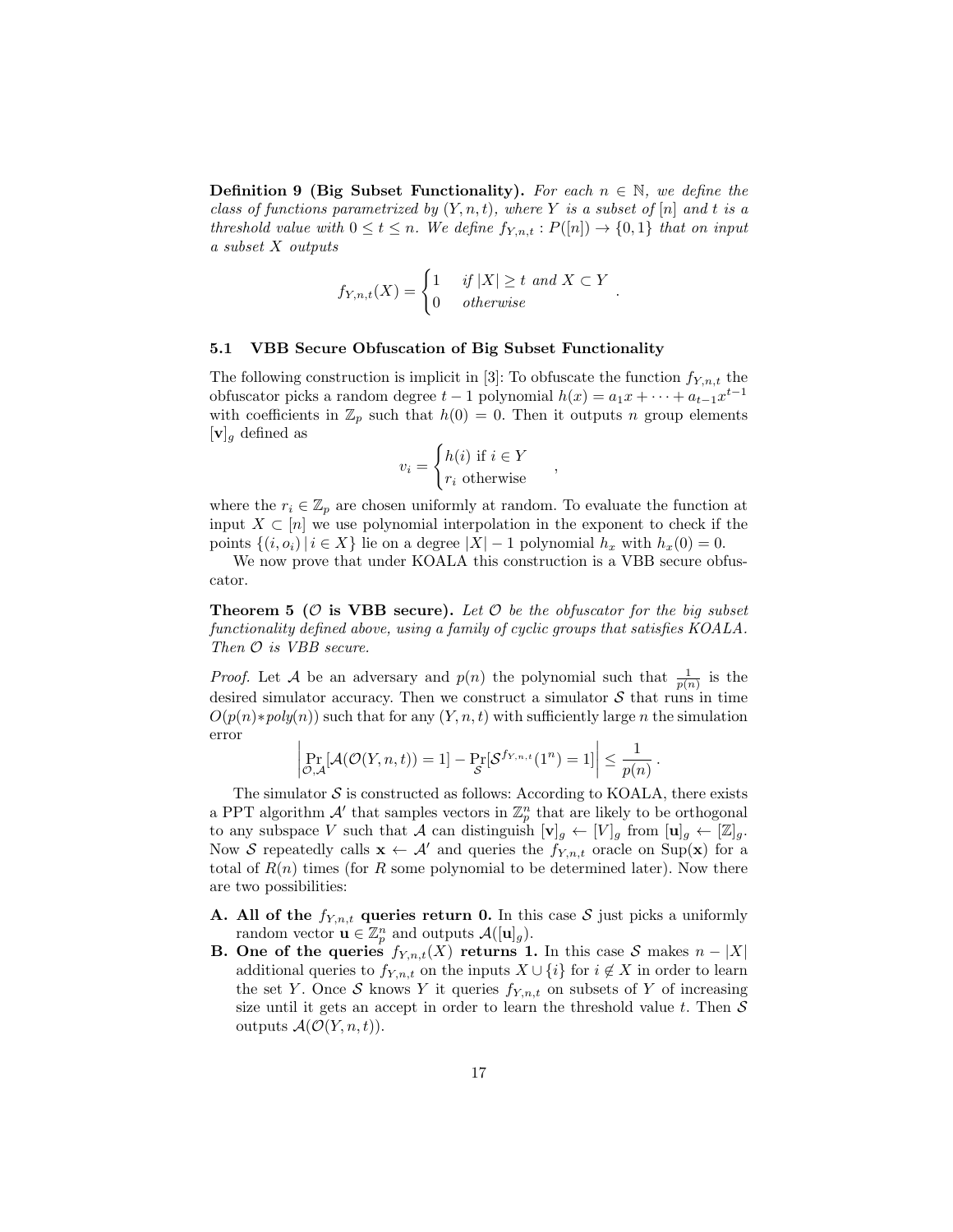The intuition to why this simulator works is that either  $A$  can distinguish  $\mathcal{O}(Y, n, t)$  from randomness, in which case we can show that **B** occurs with overwhelming probability, or A cannot distinguish  $\mathcal{O}(Y, n, t)$  from  $[\mathbf{u}]_q$  in which case the event A can happen with non-negligible probability, but this is not a problem because then S outputs  $\mathcal{A}([\mathbf{u}]_q)$  which is close enough to  $\mathcal{A}(\mathcal{O}(Y,n,t))$ .

Let  $s(n)$  be the polynomial from the KOALA assumption (Def. 5) such that for any subspace  $V \subset \mathbb{Z}_p^n$ 

$$
\Pr[\mathcal{A}'(1^n) \in V^{\perp} \setminus \{\mathbf{0}\}] \geq \frac{\mathsf{Adv}_{\mathcal{A},V}}{s(n)}\,.
$$

The remainder of the proof shows that the simulation error of  $\mathcal S$  is bounded by  $s(n)$  $\frac{s(n)}{R(n)}$ , so by taking  $R(n) = s(n)p(n)$ , we get that the simulation error of S is less than  $\frac{1}{p(n)}$ , as required.

Let  $V_{Y,n,t}$  be the set of exponent vectors of possible obfuscations of  $f_{Y,n,t}$ . This is a vector space that can be written as  $V_{Y,n,t} = C + E$ , where C is

$$
C = \{ \{ h(i) \}_{i \in [n]} \mid h \text{ a degree } t - 1 \text{ polynomial with } h(0) = 0 \}
$$

and E is the subspace with basis  ${e_i \mid i \notin Y}$ . C is the column space of the (almost Vandermonde)  $n$ -by- $(t-1)$  matrix

$$
\begin{pmatrix}\n1 & 1 & \cdots & 1 \\
2 & 2^2 & \cdots & n^{t-1} \\
\vdots & \vdots & \ddots & \vdots \\
n & n^2 & \cdots & n^{t-1}\n\end{pmatrix}
$$

Any  $(t-1)$ -by- $(t-1)$  submatrix of this matrix is invertible, which means that elements in  $C^{\perp}$  are either 0 or have more than  $(t-1)$  nonzero entries. So for any  $\mathbf{x} \in (V_{Y,n,t}^{\perp} \setminus \{\mathbf{0}\}) \subset (C^{\perp} \setminus \{0\})$  we have  $|\text{Sup}(\mathbf{x})| \geq t$ . Also,  $\mathbf{x} \in E^{\perp}$ , which implies that  $\text{Sup}(\mathbf{x}) \subset Y$ . Therefore,  $x \in V_{Y,n,t}^{\perp} \setminus \{0\}$  implies  $f_{Y,n,t}(\text{Sup}(\mathbf{x})) = 1$ .

So the event **A** that the support of none of the vectors sampled by  $\mathcal{A}'$  is accepted by the  $f_{Y,n,t}$  oracle is less probable than the event that none of the vectors sampled by  $\mathcal{A}'$  is orthogonal to  $V_{Y,n,t}$ . Because of KOALA this means

$$
\Pr[\mathbf{A}] \le (1 - \Pr[\mathcal{A}'(1^n) \in V^{\perp} \setminus \{\mathbf{0}\}])^{R(n)} \le \left(1 - \frac{\mathsf{Adv}_{\mathcal{A},V}}{s(n)}\right)^{R(n)}.\tag{5}
$$

The simulator returns the output A on random input or on input  $\mathcal{O}(Y, n, t)$ in case of event  $\bf{A}$  or event  $\bf{B}$  respectively, so

$$
\Pr[\mathcal{S}^{f_{Y,n,t}}(1^n) = 1] = \Pr[\mathbf{A}] \cdot \Pr_{\mathbf{u} \leftarrow \mathbb{Z}_p^n}[\mathcal{A}([\mathbf{u}]_g) = 1] + \Pr[\mathbf{B}] \cdot \Pr[\mathcal{A}(\mathcal{O}(Y,n,t)) = 1],
$$

so the simulation error of  $\mathcal S$  is equal to

$$
\Pr[\mathbf{A}] \cdot \left| \Pr[\mathcal{A}(\mathcal{O}(V,n,t)) = 1] - \Pr_{\mathbf{u} \leftarrow \mathbb{Z}_p^n}[\mathcal{A}([\mathbf{u}]_g) = 1] \right| = \Pr[\mathbf{A}] \cdot \mathsf{Adv}_{\mathcal{A}, V_{Y,n,t}}.
$$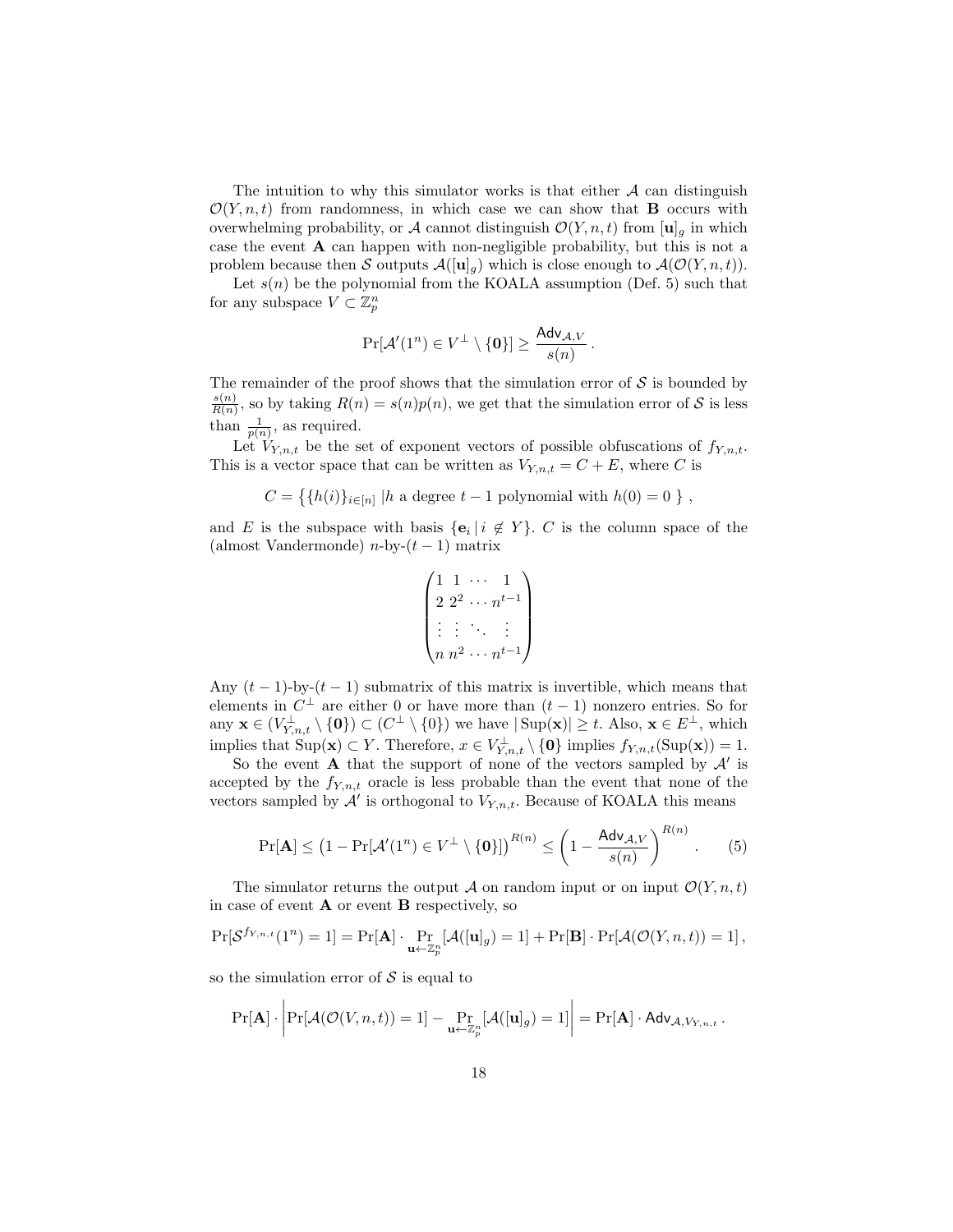Combining this with Eqn. 5 says that the simulation error of  $S$  is at most

$$
\left(1-\frac{\mathsf{Adv}_{\mathcal{A},V_{Y,n,t}}}{s(n)}\right)^{R(n)}\cdot \mathsf{Adv}_{\mathcal{A},V_{Y,n,t}} \leq \exp\left[\frac{\mathsf{Adv}_{\mathcal{A},V_{Y,n,t}}R(n)}{s(n)}\right] \mathsf{Adv}_{\mathcal{A},V_{Y,n,t}} \leq \frac{s(n)}{R(n)},
$$

where for the first inequality we use  $1 - x \leq \exp(-x)$ , and for the second inequality we use  $\exp(-x) \leq \frac{1}{x}$  for  $x > 0$ .  $\Box$ 

## 5.2 Evasive Distributions

We describe several evasive distributions for the big subset functionality, which will come in handy later for analyzing pattern matching with wildcards.

Lemma 2 (Evasive distributions for big subset). Let  $\mathcal{D} = {\{\mathcal{D}_n\}}_{n \in \mathbb{N}}$  be a sequence of distributions and  $t_0(n)$ ,  $t_1(n)$  functions with  $0 \le t_0(n) \le t_1(n) \le n$ . Then we have

- 1. If  $\mathcal{D}_n$  outputs  $(Y, n, t)$  with  $t \geq t_0$ , and the min-entropy of  $\mathcal{D}_n$  is  $n t_o(n) +$  $\omega(\log n)$ , then  $\mathcal D$  is evasive.
- 2. If  $\mathcal{D}_n$  outputs  $(Y, n, t_0(n))$  with  $|Y| = t_1(n)$ , and the min-entropy of  $\mathcal{D}_n$  is  $log((\binom{n-t_0(n)}{t_1(n)-t_0(n)})) + \omega(log n)$ , then  $\mathcal D$  is  $\mathcal D$  evasive.

*Proof.* Suppose  $D$  and  $t_0$  satisfy the assumptions of 1 and let  $m_n$  be the minentropy of  $\mathcal{D}_n$ . Take any n and  $X \subset [n]$ . Now we prove that

$$
\Pr_{(Y,n,t)\leftarrow \mathcal{D}_n}[f_{Y,n,t}(X) = 1] \le (n - t_0(n))2^{n - t_0(n) - m_n}.
$$

If  $|X| \le t_0(n)$ , then clearly this probability is zero, because we have  $|X| \le t$  with probability 1. So suppose  $|X| \ge t_0(n)$ . Then there are at most  $2^{n-t_0(n)}$  values of Y such that  $X \subset Y$  and at most  $(n - t_0(n))$  values of t such that  $|X| \leq t$ . This makes a total of  $(n-t_0(n))2^{n-t_0(n)}$  triples  $(Y, n, t)$  such that  $f_{Y, n,t}(X) = 1$ . Since each of these triples occurs with probability at most  $2^{-m_n}$  the inequality above follows.

This shows that if the min-entropy of  $\mathcal{D}_n$  is  $n - t_o(n) + \omega(\log n)$ , then

$$
\Pr_{(Y,n,t)\leftarrow \mathcal{D}_n}[f_{Y,n,t}(X) = 1] \le (n - t_0(n))2^{-\omega(\log n)},
$$

which is a negligible function of  $n$ , so  $\mathcal D$  is evasive.

The argument to prove 2 is very similar, the only difference being that  $t =$  $t_o(n)$  and  $|Y| = t_1(n)$  reduces the number of triples  $(Y, n, t)$  such that  $f_{Y, n, t}(X) =$ 1. If  $|X| < t_0(n)$ , then there are no accepting triples. If  $|X| \ge t_0$  the number of Y of size  $t_1(n)$  such that  $X \subset Y$  is  $\binom{n-t_0(n)}{t_1(n)-t_0(n)}$ , so

$$
\Pr_{(Y,n,t)\leftarrow \mathcal{D}_n}[f_{Y,n,t}(X) = 1] \le \binom{n-t_0(n)}{t_1(n) - t_0(n)} 2^{-m_n}.
$$

The rest of the argument is the same as in the proof of 1.

 $\Box$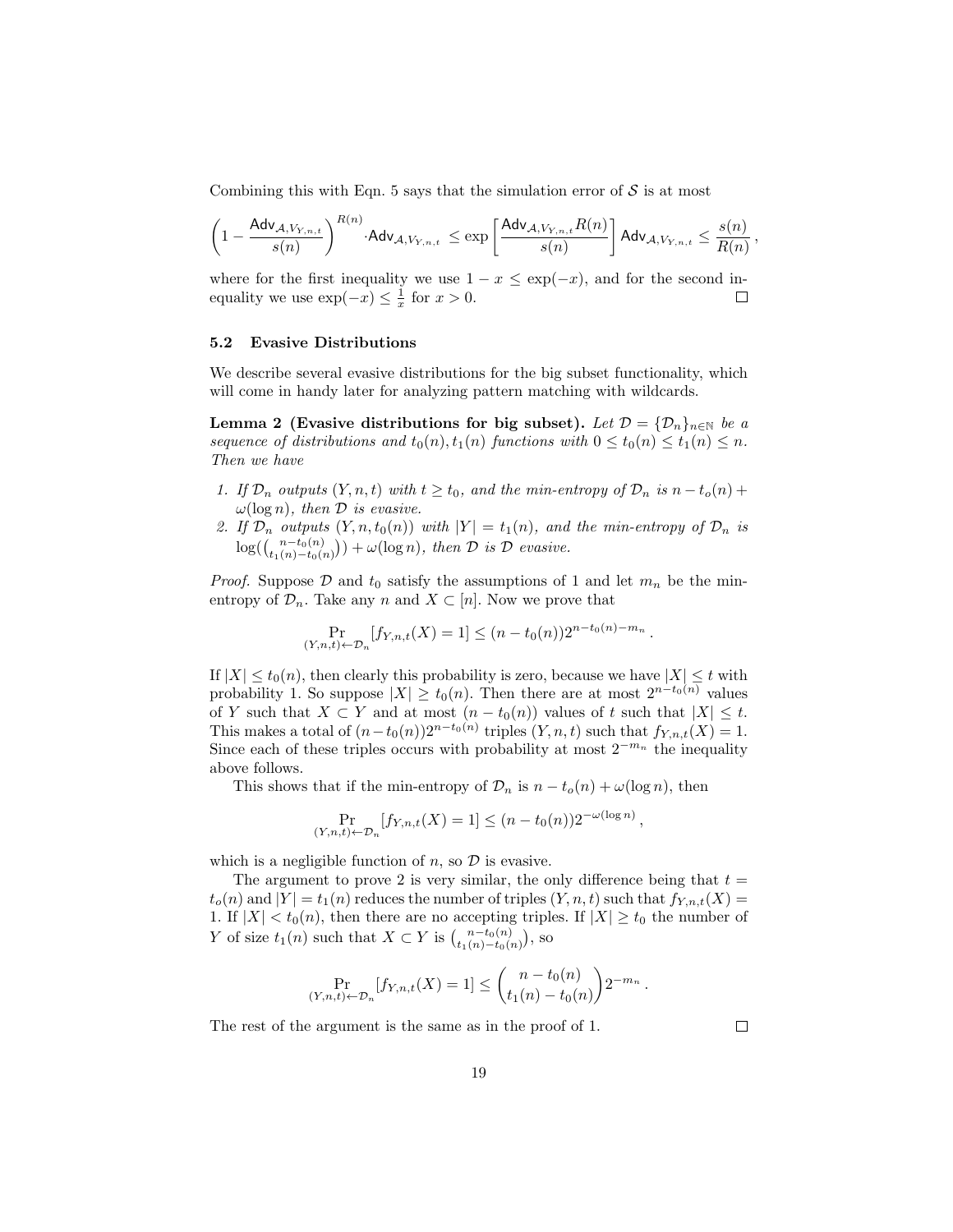# 6 Obfuscating Pattern Matching with Wildcards, Revisited

In this section, we further investigate the security of the obfuscation scheme of [3]. On the negative side we introduce an attack that allows an adversary to learn if the first half of the pattern consists of wildcards. This proves the scheme is not VBB secure, and even that the scheme is not DVBB secure for some high entropy distributions. On the positive side however, we prove that the scheme is VBB secure if we allow for a super-polynomial simulator.

We also show that any distribution of patterns that has at least  $n + \omega(\log n)$ bits of min-entropy is automatically secure. We give similar bounds for distributions that output patterns with a fixed number of wildcards. Our attacks match these min-entropy bounds and hence they show that the bounds are nearly optimal. The bounds immediately prove that the scheme is DVBB secure for uniform patterns and uniform patterns with a fixed number of wildcards up to  $n-\omega(\log n)$ . This is stronger than the result of [3] that only proves DVBB security for uniform distributions of up to  $\frac{3n}{4}$  wildcards. Having up to  $n - \omega(\log n)$ wildcards is optimal, because for  $n - O(\log n)$  wildcards a pattern can be recovered through black box queries in polynomial time and VBB security is trivial. Indeed, if there are only  $O(\log n)$  non wildcards, then after polynomially many black box queries at random inputs we will get an accepting input. Once an accepting input  $\mathbf{x} \in \{0,1\}^n$  is found we can learn the entire pattern with n additional black box queries on the n inputs that differ from  $x$  at exactly one position.

#### 6.1 The Construction of [3] is not VBB Secure

By looking at an obfuscation of a pattern  $\rho$  it is possible to check whether the first half consists of wildcards. This is done by simply doing polynomial interpolation in the exponent in the values  $v_{i,j}$  for  $(i, j) \in [[n/2]] \times \{0, 1\}$ . Determining whether the first half of a pattern consists of wildcards is not efficiently possible with only black box access, so this attack breaks VBB security. Moreover, this breaks DVBB security for high entropy distributions.

Let  $[\mathbf{v}]_g = [\{v_{i,j}\}_{(i,j)\in[n]\times\{0,1\}}]_g$  be the obfuscation of a pattern  $\rho$ . To simplify the notation we assume that n is even. The  $[v_{i,j}]_g$  are of the form  $[p(2i-j)]_g$  for all  $(i, j) \in [n/2] \times \{0, 1\}$  if and only if the first half of the pattern  $\rho$  consist of wildcards. Therefore we can compute the polynomial interpolation coefficients

$$
C_{i,j} = \prod_{\substack{(a,b)\in [n/2]\times\{0,1\},\\(a,b)\neq(i,j)}} \frac{-2a+b}{2i-j-2a+b}
$$

and then  $h = \left[\sum_{(i,j) \in [n/2] \times \{0,1\}} C_{i,j} v_{i,j}\right]_g$  will be equal to  $[p(0)]_g = [0]_g$  if the first half of  $\rho$  consist of wildcards. If the first half does not consist of wildcards, then a random group element enters in the calculation of h and then  $h \neq [0]_g$ with overwhelming probability  $1 - 1/p$ .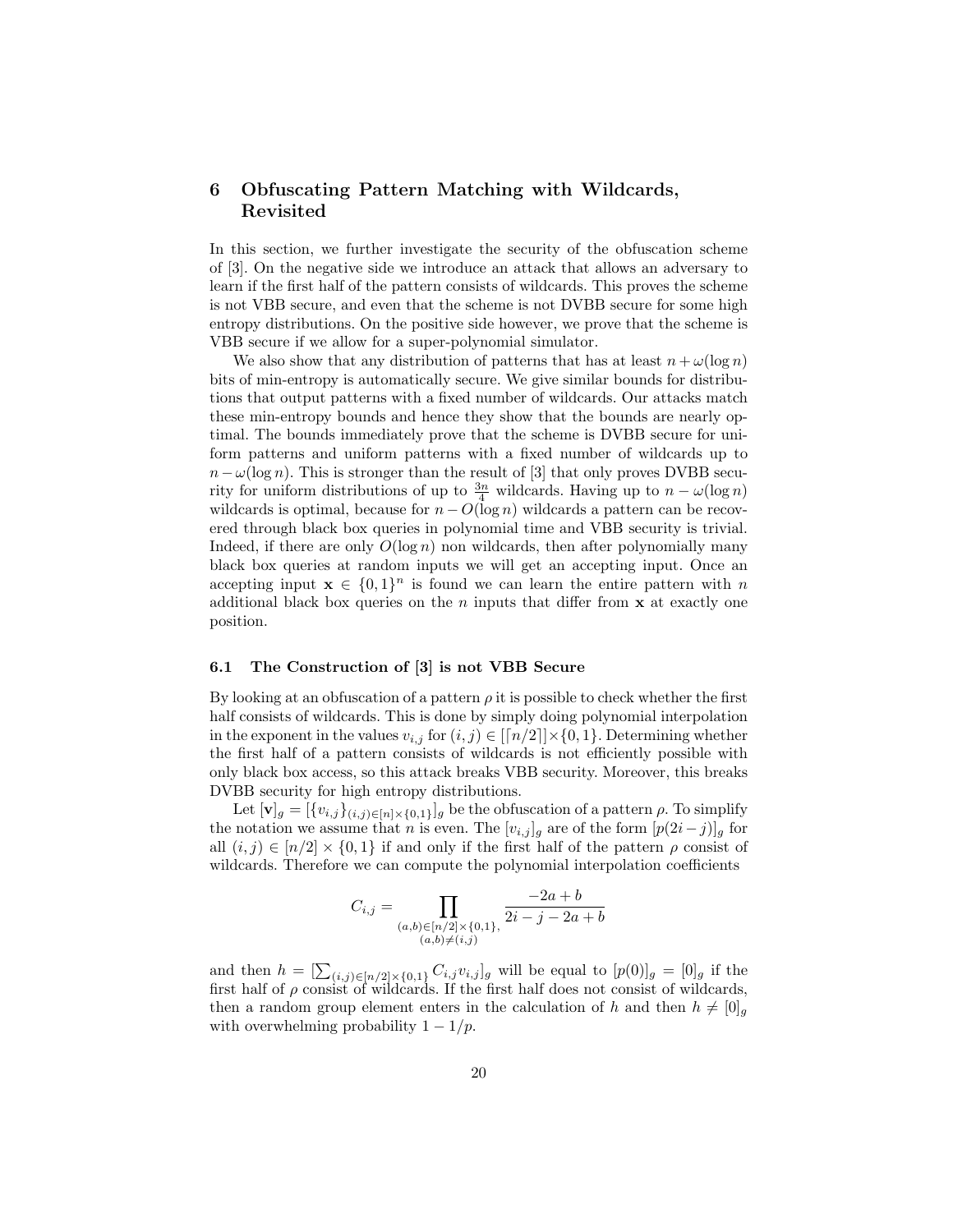Lemma 3 (A very evasive insecure distribution). There exists a sequence of distributions  $\{\mathcal{D}_n\}_{n\in\mathbb{N}}$  that is  $2^{n/2}n^{-\omega(1)}$ -evasive such that the obfuscation scheme of  $\beta$  is not D-DVBB secure.

*Proof.* Let  $\mathcal{D}_n$  be the distribution that tosses a fair coin and on tails outputs a uniformly random pattern without wildcards and on heads outputs a uniformly random pattern with wildcards in the first half but no wildcards in the second half. Clearly for any **x** the probability

$$
\Pr_{\rho \leftarrow D_n} [f_{\rho}(\mathbf{x}) = 1] < 2^{-n/2} \,,
$$

so this sequence of distributions is  $2^{n/2}n^{-\omega(1)}$ -evasive. Let A the adversary that executes the attack of the previous paragraph and outputs 1 if  $h = [0]_g$  and 0 otherwise. Let  $P$  be the predicate of the first half of a pattern being wildcards and let  $S$  be a PPT simulator. Since our distribution is evasive we have

$$
\left| \Pr_{\rho \leftarrow \mathcal{D}_n, \mathcal{S}} [S^{f_{\rho}}(1^n) = P(\rho)] - \Pr_{\rho \leftarrow \mathcal{D}_n, \mathcal{S}} [S^0(1^n) = P(\rho)] \right| = negl(n).
$$

Now we can bound the simulation error of  $\mathcal{S}$ :

 $\mathbf{r}$ 

$$
\left| \Pr_{\rho \leftarrow \mathcal{D}_n} [\mathcal{A}(\mathcal{O}(\rho)) = P(\rho)] - \Pr_{\rho \leftarrow \mathcal{D}_n, \mathcal{S}} [S^{f_{\rho}}(1^n) = P(\rho)] \right| \le
$$
  

$$
\left| \Pr_{\rho \leftarrow \mathcal{D}_n} [\mathcal{A}(\mathcal{O}(\rho)) = P(\rho)] - \Pr_{\rho \leftarrow \mathcal{D}_n, \mathcal{S}} [S^0(1^n) = P(\rho)] \right| - negl(n) =
$$
  

$$
\left| \left( 1 - \frac{1}{2p} \right) - \frac{1}{2} \right| - negl(n).
$$

which is clearly not negligible. This proves the obfuscation scheme is not distributional VBB secure for this scheme.  $\Box$ 

Theorem 6 ( $\mathcal O$  is not  $2^{0.5n}n^{-\omega(1)}$ -VBB secure.). Let  $\mathcal O$  be the obfuscation scheme for pattern matching with wildcards from [3], then  $\mathcal O$  is not  $2^{0.5n}n^{-\omega(1)}$ . VBB secure.

 $\Box$ Proof. This follows immediately from Lemma 1 combined with Lemma 3.

The distribution of Lemma 3 has  $n/2+1$  bits of min-entropy, but the attack can be generalized to showcase distributions that are not DVBB with even more min-entropy. If a pattern has wildcards in the first  $a \leq n/2$  positions, 0 or  $\star$  in the next  $n-2a$  positions and 0,1 or  $\star$  in the last a positions, then an attacker can do polynomial interpolation on the  $(n-a)+a$  values  $\{[v_{i,0}]_g\}_{i\in[n-a]}\cup\{[v_{i,1}]_g\}_{i\in[a]}$  to detect this. If we pick  $a = \omega(\log n)$  and we sample from these patterns uniformly we get an evasive distribution. So, similar to the proof of Lemma 3 this leads to an insecure distribution.

Lemma 4 (Insecure distribution with high min-entropy). There exists a sequence of distributions  $\{\mathcal{D}_n\}_{n\in\mathbb{N}}$  with  $n-2a+\log(3)a+1$  bits of min-entropy such that the obfuscation scheme of [3] is not  $D$ -DVBB secure if  $a = \omega(\log n)$ .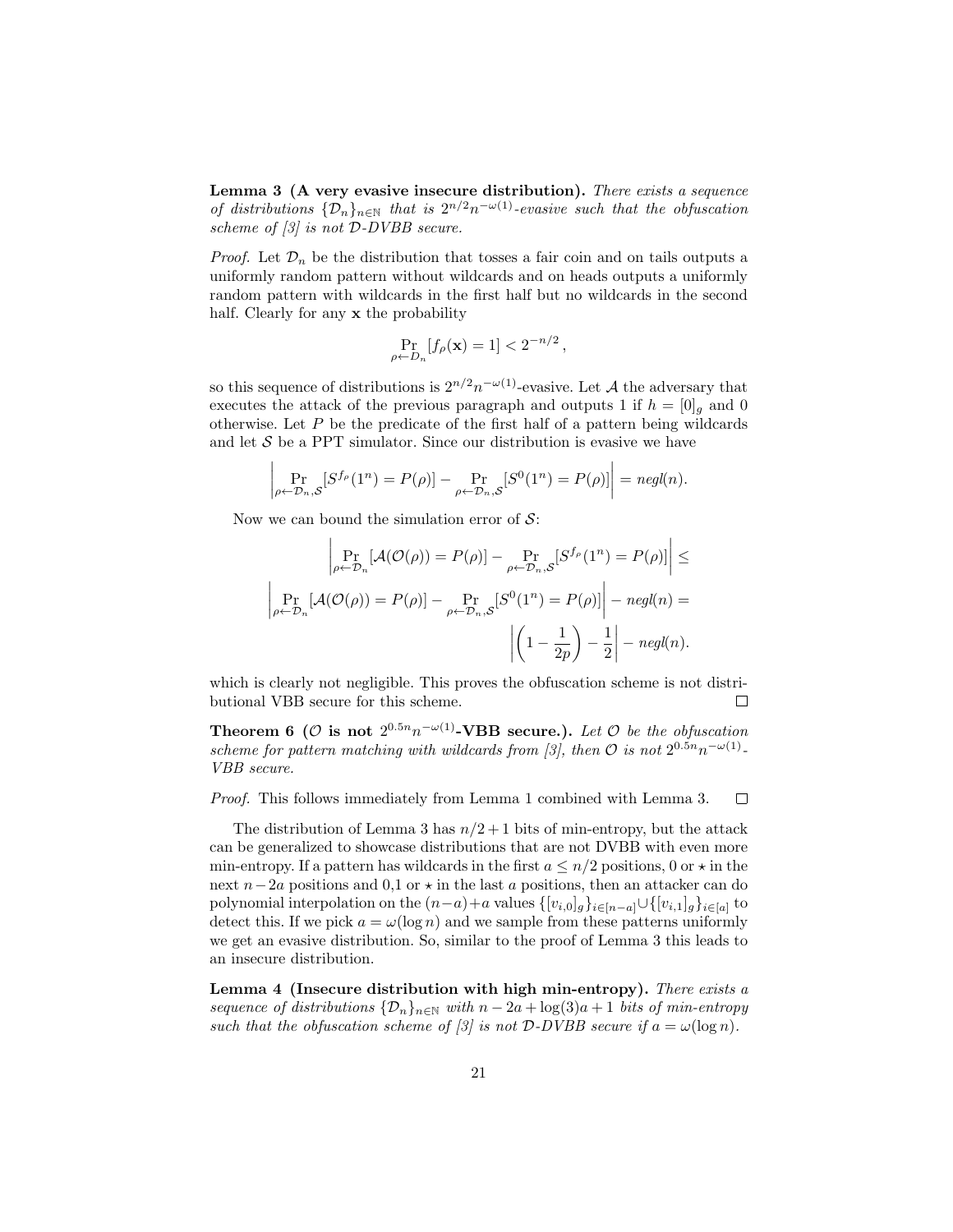We showed that the construction is not VBB secure because by looking at  $\mathcal{O}(\rho)$  it is possible to learn something about  $\rho$  in polynomial time that would take  $O(2^{n/2})$  black box queries to learn otherwise. Later, we will prove that this is essentially the best attack (assuming KOALA). Specifically, we prove that anything that can be learned from an obfuscation of  $f$  can also be learned from roughly  $2^{n/2}$  black box queries to  $f<sub>o</sub>$  (see Theorem 8).

#### 6.2 Pattern Matching from Big Subset

Next, we show how to derive an obfuscation scheme for pattern matching starting with that for big subset.

Theorem 7 (Pattern matching with wildcards obfuscator from big subset obfuscator). For an obfuscation scheme  $\mathcal O$  for the big subset functionality, there exists an obfuscator  $\mathcal{O}'$  for the pattern matching with wildcards functionality such that:

- 1. If  $\mathcal O$  is T-VBB secure with simulators making Q black box queries, then  $\mathcal O'$ is  $(T + Q2^{n/2})$ -VBB secure.
- 2. If  $O$  is T-VBB secure with simulators making  $Q$  black box queries, then  $O'$ is  $(T+Q(2^w+n))$ -VBB secure for pattern matching with up to w wildcards.
- 3. For a sequence of distributions  $\{\mathcal{D}'_n\}_{n\in\mathbb{N}}$  of length n patterns, let  $\mathcal{D}_n =$  $(Y_{\mathcal{D}'_n}, 2n, n)$ , where for pattern  $\rho$ , the subset  $Y_{\rho}$  is defined as

$$
2i - j \in Y_{\rho} \Leftrightarrow \rho_i = \star \text{ or } \rho_i = j.
$$

Then, if  $\mathcal O$  is  $\mathcal D$ -DVBB secure with simulators that don't make black box queries, then  $\mathcal{O}'$  is  $\mathcal{D}'$ -DVBB secure with simulators that don't make black box queries.

*Proof.* The obfuscator  $\mathcal{O}'$  works as follows:

- To obfuscate a pattern  $\rho \in \{0,1,\star\}^n$  the obfuscator  $\mathcal{O}'$  simply outputs  $\mathcal{O}(Y_{\rho}, n, 2n)$ .
- To evaluate the Obfuscated program at input  $\mathbf{x} \in \{0,1\}^n$ , one simply outputs  $\mathcal{O}(Y_{\rho}, 2n, n)(X_{\mathbf{x}}),$  where

$$
X_{\mathbf{x}} = \{2i - j \mid (i, j) \in [n] \times \{0, 1\} \text{ s.t. } x_i = j\}.
$$

To prove 1, assume that  $\mathcal A$  is an adversary against the  $\mathcal O'$  obfuscator, and that  $\frac{1}{p(n)}$  is the desired simulator accuracy. We can use A as an adversary to O, so if  $\hat{\mathcal{O}}$  is T-VBB secure there exists a simulator  $\mathcal{S}$ , running in time  $O(T * poly(n)),$ such that for sufficiently large  $n$  we have

$$
\left|\Pr_{\mathcal{O},\mathcal{A}}[\mathcal{A}(\mathcal{O}(Y_{\rho},2n,n))=1]-\Pr_{\mathcal{S}}[\mathcal{S}^{f_{Y_{\rho},2n,2}}(1^n)=1]\right|\leq \frac{1}{p(n)}.
$$

So S is almost a good simulator to prove T-VBB security for  $\mathcal{O}'$ , the only problem is that S makes black box queries to  $f_{Y_o,2n,n}$  instead of to  $f_\rho$ . To solve this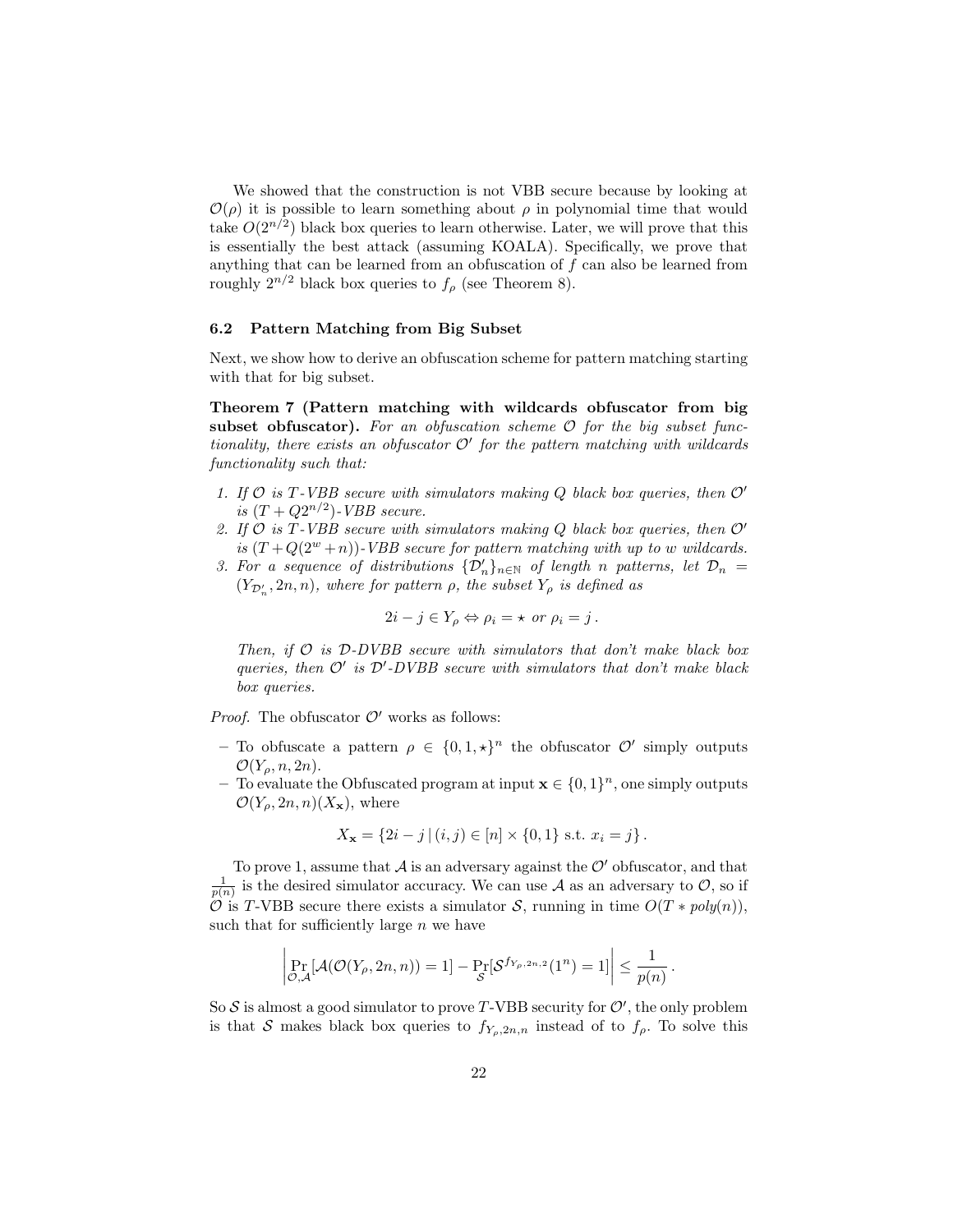problem it suffices to prove that one can answer queries to  $f_{Y_o,2n,n}$  using at most  $O(2^{n/2})$  queries to  $f_{\rho}$ .

If  $f_{Y_p,2n,n}$  is queried on input X with  $|X| < n$  we can return 0 without making any queries to  $f_{\rho}$ . We define

$$
\text{Wildcards} = \{i \mid 2i \in X \text{ and } 2i - 1 \in X\},
$$
\n
$$
\text{Zeros} = \{i \mid 2i \in X \text{ and } 2i - 1 \notin X\} \text{ and}
$$
\n
$$
\text{Ones} = \{i \mid 2i \notin X \text{ and } 2i - 1 \in X\}.
$$

Since 2|Wildcards| +  $|Ones|$  +  $|Zeros|$  =  $|X| \ge n$  we have  $|W$ ildcards| +  $|Ones|$  + |Zeros|  $\geq n/2$ . This means there are at most  $2^{n/2}$  inputs x that are zero at the indices of Wildcards ∪ Zeros and one at the indices in Ones. We query  $f_0$  at each of these inputs. If each of these queries returns 0 we know that  $X \not\subset Y_o$ , so we return 0. If one of the queries returns a 1 we can do  $n$  additional black box queries to  $f_\rho$  to recover the entire pattern  $\rho$  and we output 1 only if  $X \subset Y_\rho$ .

This shows that there is a simulator  $\mathcal{S}'$  for  $\mathcal{O}'$  with negligible simulation error that runs in time  $O(T * poly(n) + Q2^{n/2})$ , which proves 1. For 2 we observe that if  $\rho$  has at most w wildcards, then |Wildcards|  $\leq w$  which implies |Wildcards| +  $|\mathsf{Ones}| + |\mathsf{Zeros}| \geq n - w$ . Therefore we can answer each query to  $f_{Y_{\rho,2n,n}}$  in time  $O(2^w + n)$  which proves 2.

To prove 3, assume  $\mathcal A$  is an adversary against the  $\mathcal O'$  obfuscator and  $\{P_n'\}_{n\in\mathbb N}$ a sequence of predicates. Define a sequence of predicates  $P_n: \{P([2n], 2n, [2n])\} \rightarrow$  $\{0,1\}$  such that  $P_n((Y_\rho, 2n, n)) = P'_n(\rho)$  for all  $\rho \in 0, 1^*$  and with arbitrary behavior on other inputs. By assumption there exists a simulator  $S$  for  $(A, P)$  that makes no black box queries and with negligible simulation error

$$
\left| \Pr_{(Y_{\rho},2n,n)\leftarrow\mathcal{D}_n}[\mathcal{A}(\mathcal{O}(Y_{\rho},2n,n)) = P_n(Y_{\rho},2n,n)] - \Pr_{(Y_{\rho},2n,n)\leftarrow\mathcal{D}_n}[\mathcal{S}(1^n) = P_n(Y_{\rho},2n,n)] \right|.
$$

But this simulation error is exactly equal to

 $\mathbf{I}$ 

$$
\left| \Pr_{\rho \leftarrow \mathcal{D}'_n} [\mathcal{A}(\mathcal{O}'(\rho)) = P'_n(\rho)] - \Pr_{(\rho \leftarrow \mathcal{D}'_n} [\mathcal{S}(1^n) = P'_n(\rho)] \right|,
$$

so S is also a good simulator for  $(A, P')$ , which proves that  $O'$  is D'-DVBB  $\Box$ secure.

#### 6.3 Security Guarantees for Construction of [3]

Since the obfuscator of [3] is an instantiation of the transformation of Theorem 7 with the big subset obfuscator whose VBB security we prove in Theorem 5 we can now derive security guarantees. In particular we derive the  $2^{n/2}$ -VBB security of the obfuscator and we prove that a sequence of distributions that has enough min-entropy is automatically DVBB secure. We prove one statement for distributions that output  $(Y, n, t)$  with  $t \geq t_0$  for a certain  $t_0$ , and one statement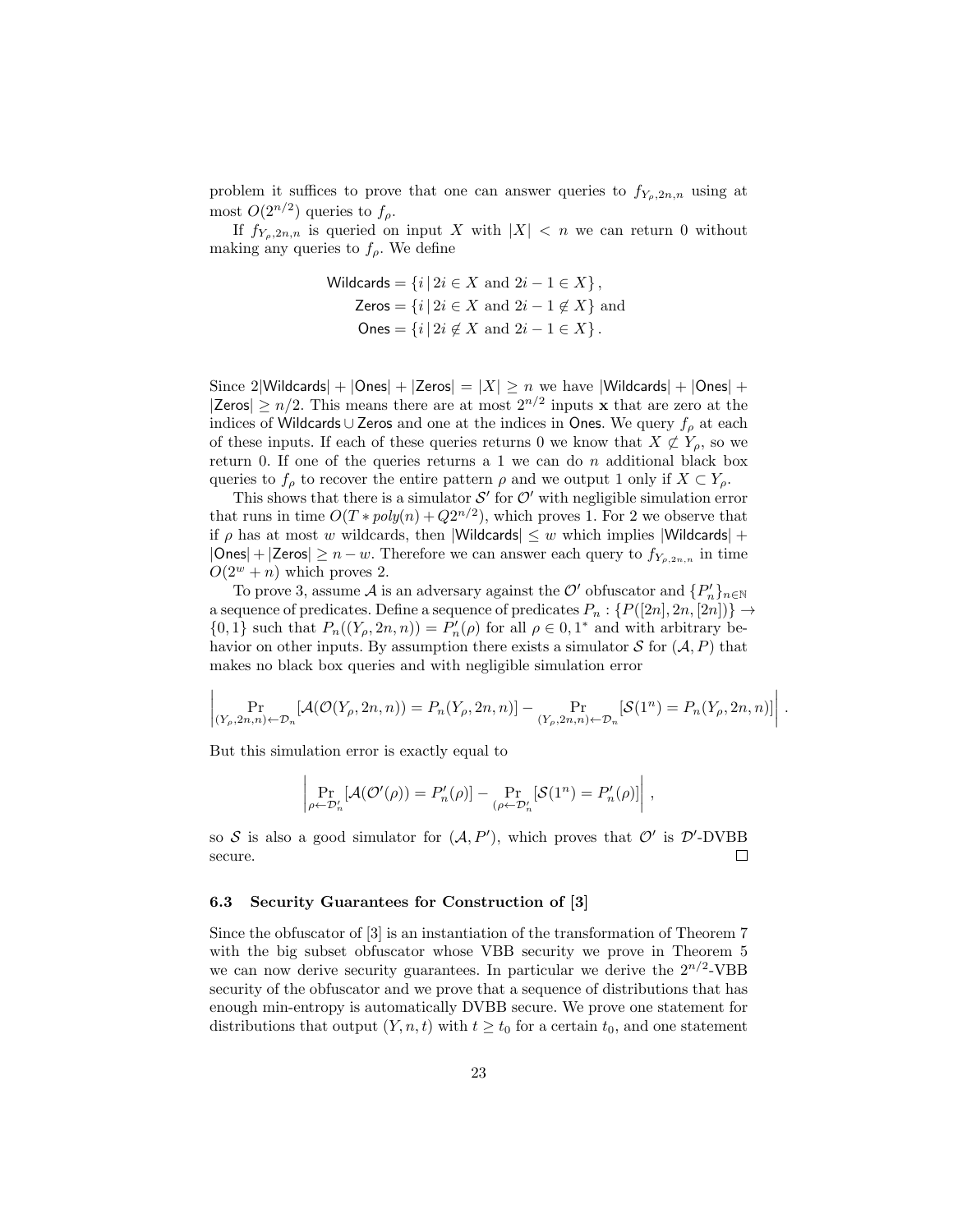for distributions that output  $(Y, n, t)$  with a fixed  $t = t_0$ , and a fixed size of Y equal to  $t_1$ . The following follows immediately from combining Theorem 7 with Theorem 5 (note that VBB security is equivalent to 1-VBB security, because the T-VBB security definition hides polynomial factors in the runtime of the simulators).

Theorem 8 ( $\mathcal{O}$  is  $2^{n/2}$ -VBB secure and  $2^w$ -VBB secure.). The obfuscator for pattern matching with wildcards from [3] is  $2^{n/2}$ -VBB secure. If the functionality is restricted to patterns with at most  $w(n)$  wildcards, the obfuscator is 2 <sup>w</sup>-VBB secure.

The DVVB security of the pattern matching obfuscator for a wide variety of distributions also follows.

Theorem 9 (DVBB security for min-entropy distributions). Let  $\mathcal{D} =$  $\{\mathcal{D}_n\}_{n\in\mathbb{N}}$  be a sequence of distributions over  $\{0,1,\star\}^n$  and let  $w(n)$  be a function with  $0 \leq w(n) \leq n$ , then

- 1. If the min-entropy of  $\mathcal{D}_n$  is  $n + \omega(\log n)$ , then the obfuscation scheme is D-DVBB secure with simulators that make no black box queries.
- 2. If  $\mathcal{D}_n$  is supported on patterns with  $w(n)$  wildcards, and its min-entropy is  $log((\binom{n}{w(n)})+\omega(\log n),$  then the obfuscation scheme is D-DVBB secure with simulators that make no black box queries.

Proof. The embedding of pattern matching instances into big subset instances  $\rho \mapsto (Y_{\rho}, 2n, n)$  is injective so it preserves min-entropy. Now point 1 of Lemma 2 with  $t_0(2n) = n$  says that if the min-entropy of  $\mathcal{D}' = (Y_\rho, 2n, n)$  is  $n + \omega(\log n)$ , then the obfuscation scheme for the big subset functionality is  $\mathcal{D}'$ -DVBB secure with a simulator that makes no black box queries. From this, Theorem 7 says that the obfuscation scheme for pattern matching is  $D$ -VBB secure with simulators that make no black box queries.

To prove 2, we use point 2 of Lemma 2 with  $t_0(2n) = n$  and  $t_1(2n) = n+w(n)$ . This tells us that if the min-entropy of  $\mathcal{D}_n$  is  $\log(\binom{n}{w(n)}) + \omega(\log n)$  then the big subset-obfuscator is DVBB secure. From this, Theorem 7 says that the pattern matching-obfuscator is D-DVVB secure.  $\Box$ 

The min-entropy bounds of theorem 9 are almost optimal. The generalized attack of Lemma 4 gives a distribution which has min-entropy larger than  $n \omega(\log n)$ . Similarly, we can construct distributions of functions with exactly  $w(n)$ wildcards for which the scheme is not DVBB secure that have min-entropy at least  $\log(\binom{n}{w(n)}) - \omega(\log n)$ .

From the min-entropy criteria it follows immediately that the obfuscator of [3] is DVVB secure for uniform distributions, and uniform distributions with a fixed number of wildcards.

Theorem 10 (DVBB security for uniform distributions). Let  $\mathcal O$  be the obfuscator from [3], and let  $w(n)$  be a function with  $n \leq w(n) \leq n$ , such that  $n - w(n)$  is  $\omega(\log n)$  then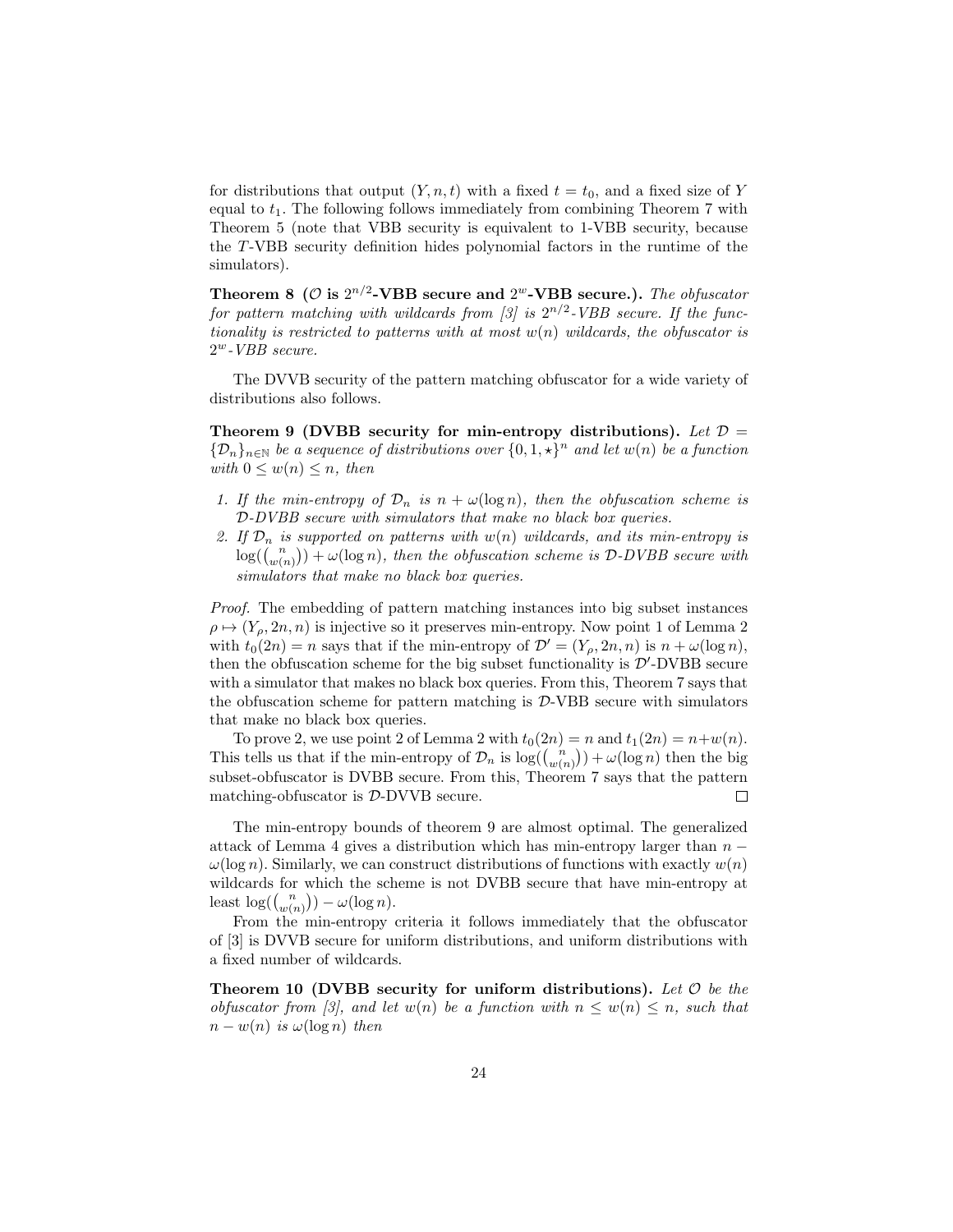- 1. O is DVBB secure for the sequence of uniform distributions of patterns of length n, and
- 2. O is DVBB secure for the sequence of uniform distributions of length n patterns with  $w(n)$  wildcards

*Proof.* There are  $3^n$  patterns of length n, so the min-entropy of the uniform distributions is  $\log(3)n$ , which is clearly  $n + \omega(\log n)$ . The claim now follows from Theorem 9.

For 2, there are  $\binom{n}{w(n)} 2^{n-w(n)}$  patterns, so the min-entropy of the distribution is  $\log(\binom{n}{w(n)}) + n - w(n)$ , so again the claim follows from Theorem 9.  $\Box$ 

Remark 3. The condition that  $n - w(n)$  is  $\omega(\log n)$  is essentially optimal, because if the number of non-wildcards is  $O(\log n)$ , then an adversary can find an accepting input in polynomial time and recover the entire pattern with  $n$ additional black box queries.

# 7 Generalizing the Scheme

A natural question is whether we can generalize the scheme of [3] to create a scheme that is fully VBB secure. For example, one could hope to introduce some extra error terms to the scheme to prevent the attack of Sect. 6.1 and get a fully VBB secure scheme. However, we formulate a big class of generalizations of the scheme and show that all these schemes suffer from an attack similar the one in Sect. 6.1. On the positive side we give a variant of the scheme of [3] which has exactly the same security, but where the obfuscation only consists of  $n+1$  group elements instead of 2n.

## 7.1 Framework

At a high level, the construction of [3] consist of a mapping  $\mathbf{u}: \{0,1\}^n \to \mathbb{Z}_p^m$ that maps an input  $x$  to a vector  $u_x$  of length m (In the construction we have  $m = 2n$ , and a mapping V that assigns a vector space  $V<sub>\rho</sub>$  to each pattern  $\rho$ in  $\{0,1,\star\}^n$ . An obfuscation of the pattern  $\rho$  is then  $[\mathbf{v}]_g$ , where **v** is a vector, chosen uniformly from  $V_{\rho}$ . To evaluate the obfuscated program at input **x** the evaluator computes  $[\mathbf{u}_\mathbf{x}^\top \cdot \mathbf{v}]_g$ . If this inner product is  $[0]_g$  the evaluator outputs 1, otherwise it outputs 0. For correctness, we require that  $\mathbf{u}_{\mathbf{x}}$  is orthogonal to  $V_{\rho}$  if and only  $f_{\rho}(\mathbf{x}) = 1$ . This ensures that the obfuscated program outputs 1 if  $f_{\rho}(\mathbf{x}) = 1$  with probability 1, and 0 if  $f_{\rho}(\mathbf{x}) = 0$  with overwhelming probability  $1 - 1/p$ .

Definition 10 (Linear-in-the-exponent obfuscation scheme). A linearin-the-exponent obfuscation scheme (for pattern matching with wildcards) is a tuple  $(\mathbf{u}, V, m(n), \mathcal{O})$ , where  $\mathbf{u}$  is a mapping  $\{0,1\}^n \to \mathbb{Z}_p^{m(n)}$  and V is a mapping that sends patterns in  $\{0, 1, \star\}^n$  to subspaces of  $\mathbb{Z}_p^{m(n)}$  such that

$$
\mathbf{u}_{\mathbf{x}} \in V_{\rho}^{\perp} \Leftrightarrow f_{\rho}(\mathbf{x}) = 1,
$$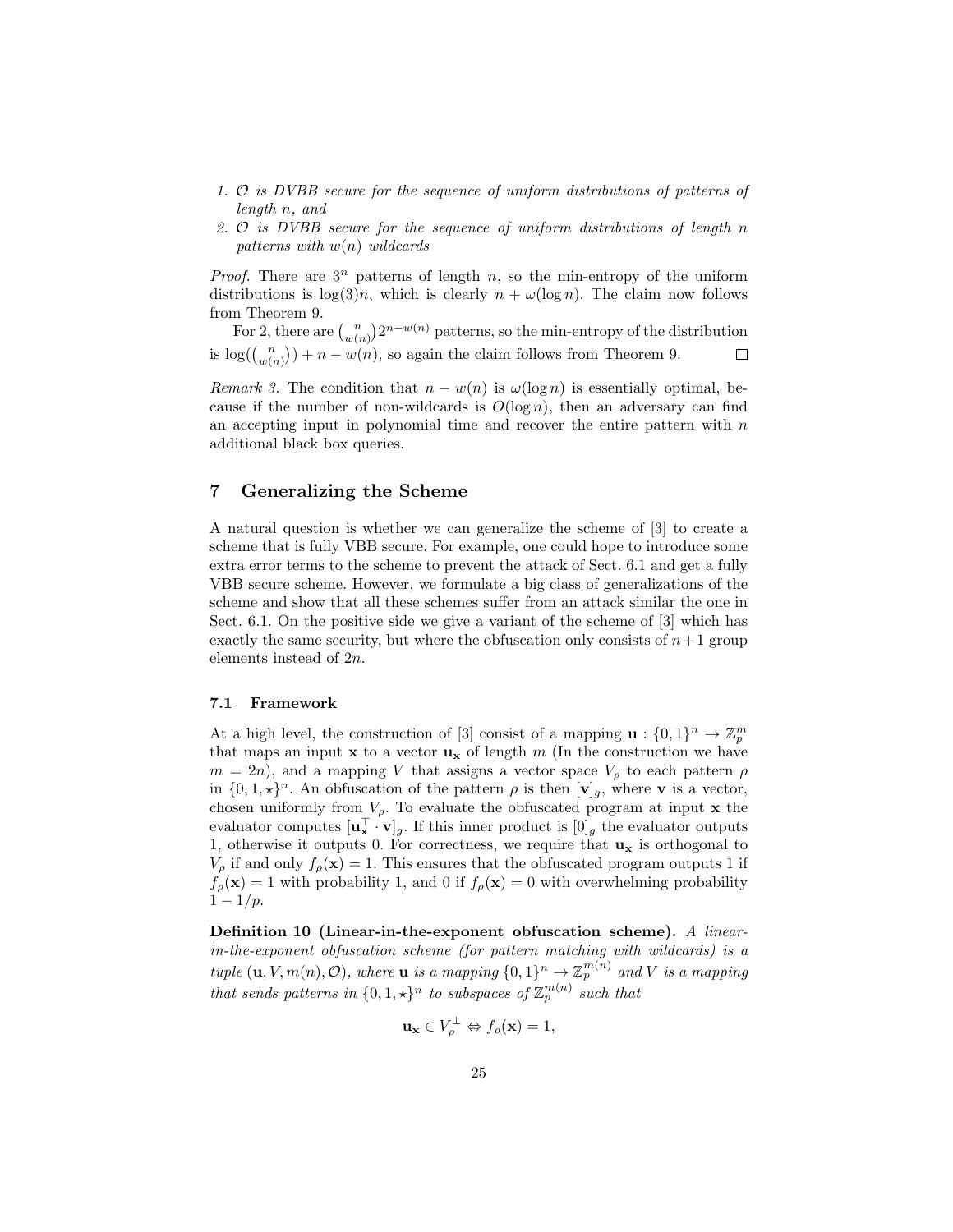and O is the obfuscation scheme that in input  $\rho$  outputs  $[v]_q$ , for a uniformly chosen vector  $v \in V_\rho$ . Note that  $m(n)$  has to be bounded by a polynomial, because otherwise O does not have a polynomial slowdown.

Concretely, in the construction of [3] the mapping **u** assigns to input  $\mathbf{x} \in \mathbb{R}$  $\{0,1\}^n$  the length-2n vector  $\mathbf{u}_\mathbf{x}$  whose  $(2i-j)$ -th component is the correct polynomial interpolation coefficient if  $x_i = j$ , and 0 otherwise. For a pattern  $\rho$ , the vector space  $V_{\rho} = C + E_{\rho}$ , where

$$
C = \{ \{ h(i) \}_{i \in [n]} \mid h \text{ a degree } t - 1 \text{ polynomial with } h(0) = 0 \}
$$

and  $E_{\rho}$  is the subspace with basis  $\{e_{2i-j} | \rho_i \neq \star \text{ and } \rho_i \neq j\}$ . We have correctness because  $\mathbf{u}_{\mathbf{x}}$  is orthogonal to C regardless of  $\mathbf{x}$ , and orthogonal to E if and only if  $f_{\rho}(\mathbf{x}) = 1$ .

### 7.2 Compression

We observed that  $\mathbf{u}_{\mathbf{x}}$  is orthogonal to C, regardless of  $\mathbf{x}$ . This is because  $\mathbf{u}_{\mathbf{x}} \cdot \mathbf{v}$ corresponds to looking at certain coefficients of u and doing polynomial interpolation on them at 0, while the entries of  $\mathbf{u} \in C$  are precisely the evaluation of a low degree polynomial h with  $h(0) = 0$ . This shows that **u** sends all the inputs **x** to a vector in  $C^{\perp}$ , which is a subspace of dimension  $n + 1$ . So the scheme is not using the additional  $n-1$  dimensions of  $\mathbb{Z}_p^{2n}$ , which is wasteful. We can "cut out" these extra dimensions to get a scheme  $(\mathbf{u}', V')$  which has more compact obfuscated programs consisting of  $n+1$  group elements instead of 2n, but still has the same security. This compression can be performed for any linear-in-the-exponent obfuscation scheme  $(\mathbf{u}, V)$  if  $\langle \mathbf{u_x} | \mathbf{x} \in \{0, 1\}^n \rangle \neq \mathbb{Z}_p^m$ .

Theorem 11 (Compressing linear-in-the-exponent schemes). Let  $(\mathbf{u}, V, m, \mathcal{O})$ be a linear-in-the-exponent obfuscation scheme, then there exists a scheme  $(\mathbf{u}', V', m', \mathcal{O}')$ such that

$$
m'(n) = \dim(\langle \mathbf{u}_{\mathbf{x}} \, | \, \mathbf{x} \in \{0,1\}^n \rangle) = \dim(\langle \mathbf{u}'_{\mathbf{x}} \, | \, \mathbf{x} \in \{0,1\}^n \rangle).
$$

Let T be a function and  $\{\mathcal{D}_n\}_{n\in\mathbb{N}}$  be a sequence of distributions of length-n patterns. If  $O$  is VBB, T-VBB or  $D$ -DVBB secure then  $O'$  is VBB, T-VBB or D-DVBB secure respectively.

*Proof.* For any n, let  $U_n = \langle \mathbf{u}_x | x \in \{0,1\}^n \rangle$  be the space spanned by the  $\mathbf{u}_x$ . Let  $m'(n) = \dim(U_n)$  and let  $\mathbf{u}_1, \dots, \mathbf{u}_{m'(n)}$  be a basis for U and extend this to a basis  $u_1, \dots, u_n$  for all of  $\mathbb{Z}_p^{m(n)}$ . Let M be the matrix whose columns are the  $u_i$ , and  $\overline{M}$ <sup>T</sup> and  $\overline{M}$ <sup>-1</sup> the first  $m'(n)$  rows of  $M$ <sup>T</sup> and  $M$ <sup>-1</sup> respectively. Now we define  $\mathbf{u}'_{\mathbf{x}} = \overline{M^{-1}} \mathbf{u}_{\mathbf{x}}$  and  $V'_{\rho} = \overline{M^{+}} V_{\rho}$ . Let **u** be a vector from  $V_{\rho}$  and  $\mathbf{v}' = \overline{M^{\top}} \mathbf{v}$ , then we have

$$
{\bf u_x'}^\top \cdot {\bf v}' = {\bf u_x}^\top \cdot \overline{M^{-1}}^\top \cdot \overline{M^\top} \cdot {\bf v} = {\bf u_x}^\top \cdot {\bf v}.
$$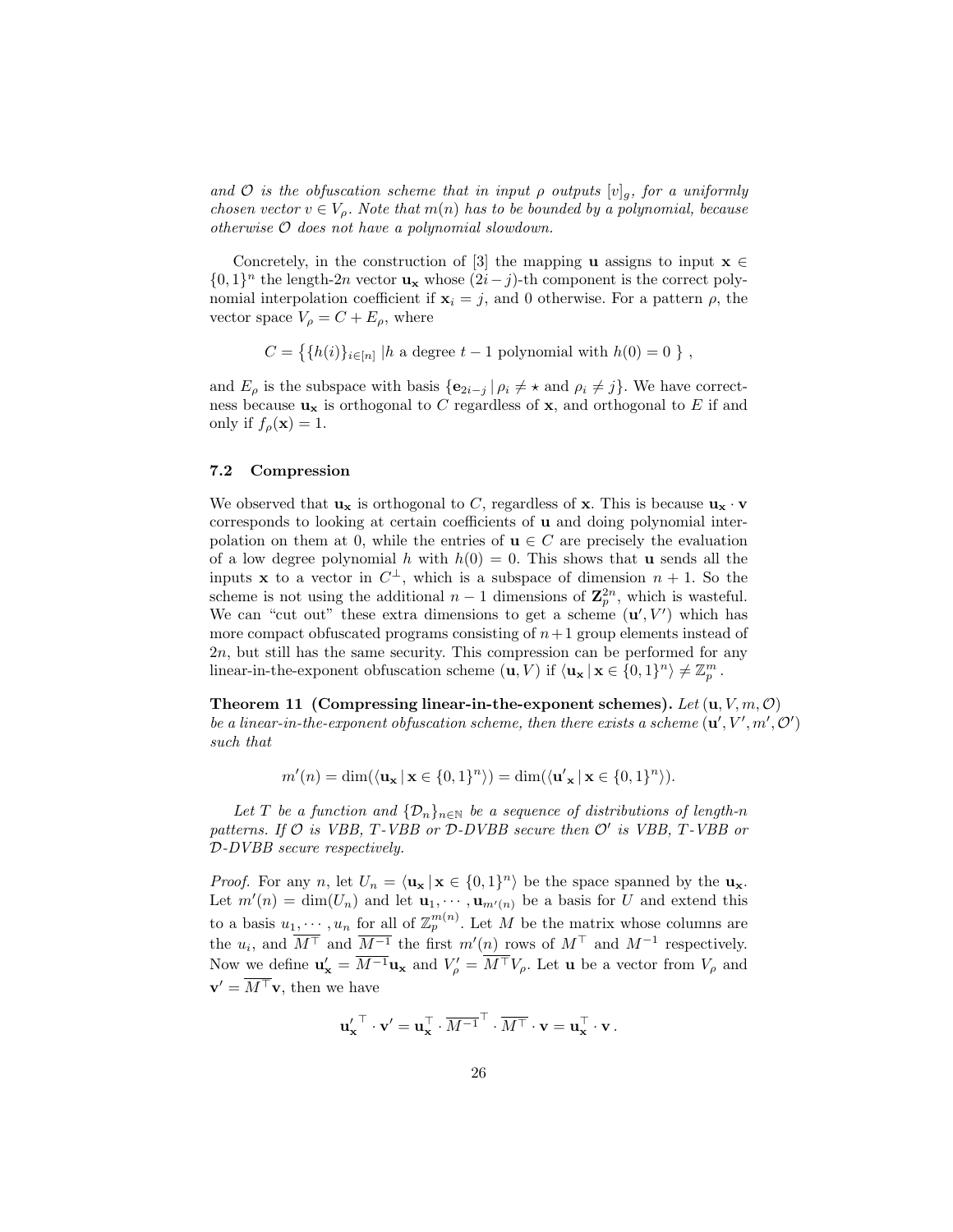This shows that the new linear-in-the-exponent obfuscation scheme  $(\mathbf{u}', V', m', \mathcal{O}')$ is correct if the original scheme is.

To prove that the compression preserves security, let  $\mathcal{A}'$  be an adversary that breaks VBB, T-VBB or  $D$ -DVBB security of  $\mathcal{O}'$ , then it is easy to see that the adversary A that on input  $[v]_g$  computes  $\overline{[M^\top} \mathbf{v}]_g$  and outputs  $\mathcal{A}'([\overline{M^\top} \mathbf{v}]_g)$  is an adversary that breaks VBB, T-VBB or  $\mathcal{D}\text{-DVBB}$  security of  $\mathcal{O}$  respectively.  $\Box$ 

#### 7.3 Impossibility Result

We have proven that the construction of [3] is essentially only  $2^{n/2}$ -VBB secure. So constructing a simple, efficient and fully VBB secure construction is still an open problem. A priori, one can hope to find another construction that follows the linear-in-the-exponent paradigm which is fully VBB secure, or perhaps something that is  $2^{\sqrt{n}}$ -VBB secure. Unfortunately we show that our attack on the construction of [3] generalizes to a wide class of "natural" linear-in-the exponent constructions. Recall that our attack on the scheme of [3] allowed to check whether the first half of an obfuscated pattern consists of wildcards. This was done by interpolating on the first  $n$  values. In the language of the linearin-the-exponent framework this means there is a vector o (which corresponds to polynomial interpolation) that is orthogonal to  $V_\rho$  for every pattern  $\rho$  that has wildcards in the first  $n/2$  positions. So, given an obfuscated program  $\mathcal{O}(\rho) = [\mathbf{v}]_q$ , one can test if the first half of the obfuscated pattern  $\rho$  consists of wildcards by checking if  $[\mathbf{o}^\top \cdot \mathbf{v}]_g = [0]_g$ . One crucial element here for the attack work is that  $[\mathbf{o}^\top \cdot \mathbf{v}]_g \neq [0]_g$  with a large probability if  $[\mathbf{v}]_g$  is the obfuscation of a pattern that does have non-wildcard characters in the first half of the pattern. For the construction of [3] this is obviously true.

The same thing happens for general linear-in-the-exponent obfuscation schemes. We show in Lemma 5 that if  $a \leq \frac{n}{\log(m)}$ , then there exist a subset  $A \subset [n]$  of size a and a non-zero attack vector  $\overrightarrow{\mathbf{o}}$  such that **o** is orthogonal to  $V_{\rho}$  for every pattern  $\rho$  that has only wildcards outside of A. If **o** is not orthogonal to obfuscations of uniformly chosen patterns with a non-negligible probability, then this breaks VBB security (and even  $2^{\frac{n}{\omega(\log n)}}$ -VBB security). Note that without loss of generality we can assume that no vector is orthogonal to every  $V_{\rho}$ , because otherwise we can use the compression trick to obtain a more efficient and equally secure scheme. Schemes for which each vector is not orthogonal to a significant fraction of the  $V_{\rho}$  are called natural. We then prove that there are no natural linear-in-the-exponent obfuscation schemes.

Definition 11 (Natural linear-in-the-exponent schemes). A linear-in-theexponent obfuscation scheme  $(\mathbf{u}, V, m, \mathcal{O})$  is called natural if there exists a polynomial  $p(n)$  such that for all vectors  $\bf{o}$ 

$$
\Pr_{\rho \leftarrow \{0,1,\star\}^n}[\mathbf{o} \not\in V_\rho^\perp] \ge \frac{1}{p(n)}\,.
$$

Remark 4. All schemes where  $m(n) = n + 1$  are natural.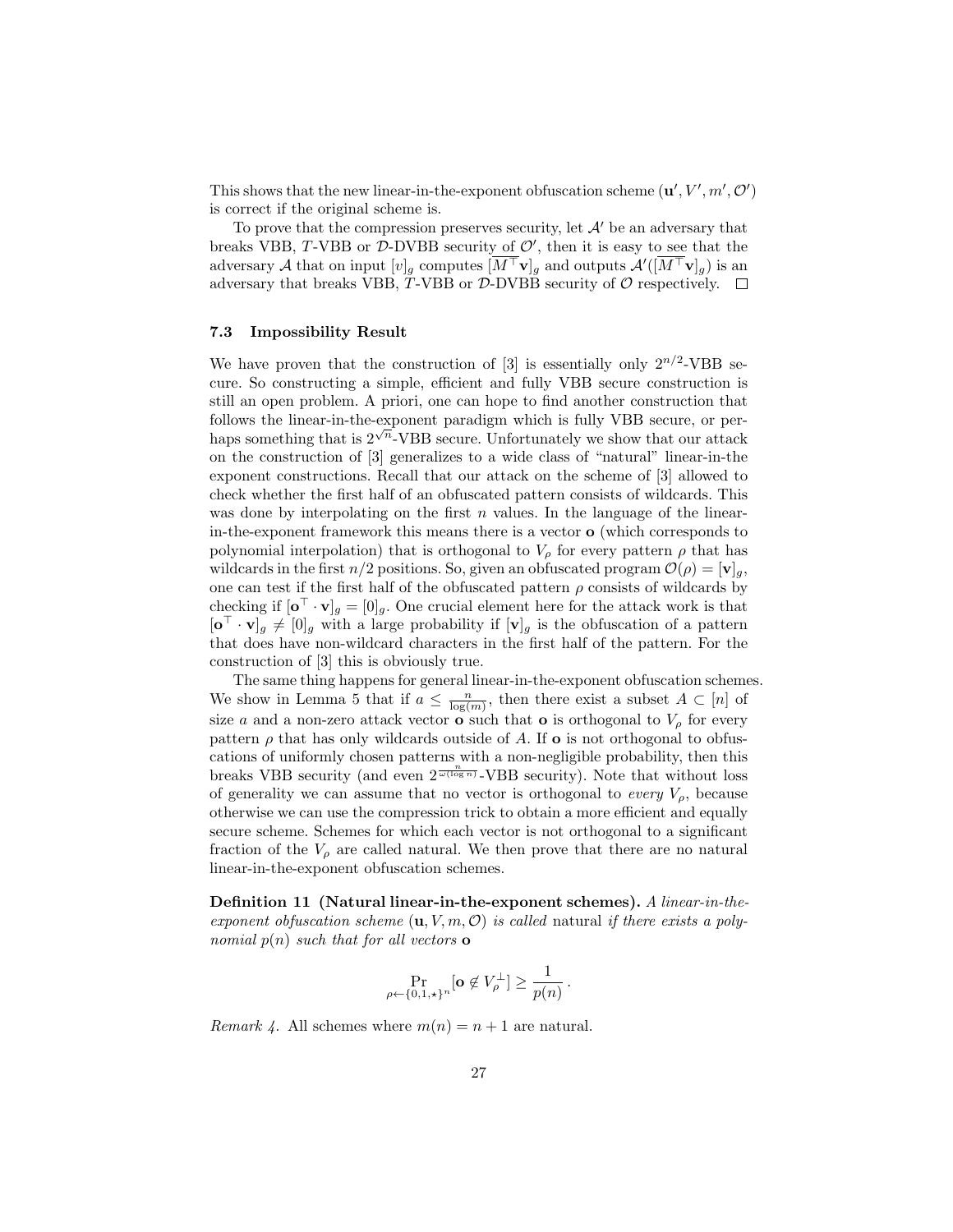Lemma 5 (There exist vectors orthogonal to patterns with wildcards at fixed positions). Let  $(\mathbf{u}, V, m, O)$  be a linear-in-the-exponent obfuscation scheme for pattern matching with wildcards. Then if  $a(n) \leq \frac{n}{\log(m(n))}$  then there exist subsets  $A_n \subset [n]$  of size  $|A_n| = a(n)$  and non-zero vectors  $\mathbf{o}_n$  such that  $\mathbf{o}_n$ is orthogonal to  $V_{\rho}$  for any pattern  $\rho$  that has wildcards outside of  $A_n$ .

*Proof.* Suppose  $(u, V, m, O)$  is a linear-in-the-exponent obfuscation scheme for pattern matching with wildcards. Let  $a(n)$  be a function such that  $2^{\lfloor \frac{n}{a(n)} \rfloor}$  $m(n)$  then we will prove that there is a subset  $A \subset [n]$  of size  $|A| = a$  together with a non-zero vector **o** such that **o** is orthogonal to  $V_\rho$  for all patterns  $\rho$  such that  $\rho_i = \star$  for all i outside of A. It suffices to show this in the case that the  $V_\rho$ are maximal given the correctness constraints, i.e.

$$
V_{\rho} = \langle \mathbf{u}_{\mathbf{x}} \, | \, \mathbf{x} \in \{0,1\}^n : \rho(\mathbf{x}) = 1 \rangle^{\perp}.
$$

Clearly, if we prove there exists a vector o that is orthogonal to the maximal  $V_{\rho}$ , than this **o** will also be orthogonal to whatever the  $V_{\rho}$  are in any other linear-in-the-exponent obfuscation scheme with the same u map.

For  $i \in [n]$  and  $j \in \{0,1,\star\}$  let  $e_{i,j}$  be the pattern that has the character j at position  $i$  and wildcards at all other positions. Then we have for a general pattern  $\rho$  that  $f_{\rho}(\mathbf{x}) = 1$  if and only if  $f_{e_{i,\rho_j}}(\mathbf{x}) = 1$  for all  $i \in [n]$ . Therefore we have that

$$
V_{\rho} = \langle \mathbf{u}_{\mathbf{x}} \, | \, \mathbf{x} \in \{0, 1\}^n : f_{e_{i, \rho_i}}(\mathbf{x}) = 1 \, \forall i \in [n] \rangle^{\perp}
$$
  
= 
$$
\sum_{i=1}^n \langle \mathbf{u}_{\mathbf{x}} \, | \, \mathbf{x} \in \{0, 1\}^n : f_{e_{i, \rho_i}}(\mathbf{x}) = 1 \rangle^{\perp} = \sum_{i=1}^n V_{e_{i, \rho_i}}.
$$

Working towards a contradiction, suppose no  $A \subset [n]$  of size  $|A| = a$  and **o** exists. This means that for every set  $A \subset [n]$  of size  $|A| = a$  we have

$$
\bigcap \{ V_{\rho}^{\perp} \mid \rho : \rho_i = \star \forall i \notin A \} = \{ 0 \} \,,
$$

which is equivalent to  $\sum \{V_{\rho} | \rho : \rho_i = \star \forall i \notin A\} = \mathbb{Z}_p^{m(n)}$ . Using the fact that  $V_{\rho} = \sum_{i=0}^{n} V_{e_{i,\rho_i}}$  this is the same as

$$
\left(\sum_{i\in A} V_{e_{i,0}}\right) + \left(\sum_{i\in A} V_{e_{i,1}}\right) = \mathbb{Z}_p^{m(n)}.
$$
\n
$$
(6)
$$

Pick  $\lceil \frac{n}{a} \rceil$  disjoint subsets  $A_1, \dots, A_k$ , each of size a, and define the vector spaces

$$
V_i^j = \sum_{i \in A_i} V_{e_{i,j}}.
$$

Then Eqn. 6 says that for any i we have  $V_i^0 + V_i^1 = \mathbb{Z}_p^{m(n)}$ . At the same time we have for any  $\mathbf{y} \in \{0,1\}^k$  that

$$
V_{\mathbf{y}} = \sum_{i=1}^{k} V_i^{\mathbf{y}_i} \neq \mathbb{Z}_p^n,
$$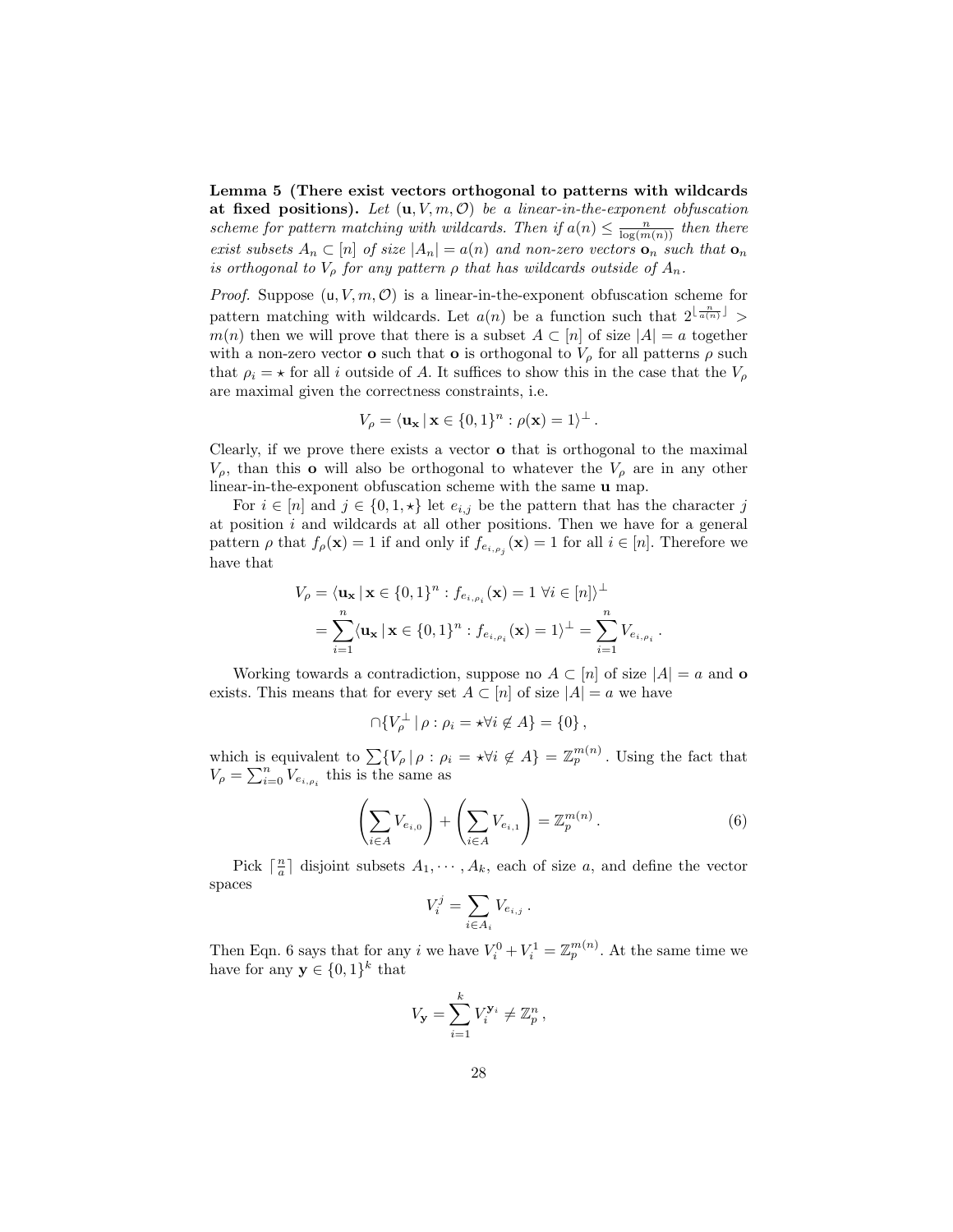because if  $\rho$  is the pattern such that  $\rho_i = \mathbf{y}_j$  if  $i \in A_j$  and  $\rho_i = \star$  otherwise, then  $V_{\rho} = \sum_{i=1}^{k} V_i^{y_i}$ , and  $V_{\rho}$  is not equal to  $\mathbb{Z}_p^m(n)$  because by correctness it is orthogonal to **x** for any **x** that is accepted by  $\rho$ .

Now we show that the  $2^k$  none of the spaces  $V_y^{\perp}$  are included in the sum of the other  $2^k - 1$  ones. Indeed, suppose  $V_y^{\perp} \subset \sum_{\mathbf{y}' \neq \mathbf{y}} V_{\mathbf{y}'}^{\perp}$ , which is equivalent to  $V_{\mathbf{y}} \supset \bigcap_{\mathbf{y}' \neq \mathbf{y}} V_{\mathbf{y}'},$  then after adding  $V_{\mathbf{y}}$  to both sides we get

$$
V_{\mathbf{y}} \supset \bigcap_{\mathbf{y}' \neq \mathbf{y}} (V_{\mathbf{y}'} + V_{\mathbf{y}}) .
$$

But this is a contradiction because the left hand side is not equal to  $\mathbb{Z}_p^{m(n)}$ while each space in the intersection is equal to  $\mathbb{Z}_p^{m(n)}$  because if  $y_i \neq y'_i$ , then  $V_{\mathbf{y'}} + V_{\mathbf{y}}$  contains  $V_i^0 + V_i^1 = \mathbb{Z}_p^{m(n)}$ . The fact that none of  $2^k$  subspaces of  $\mathbb{Z}_p^{m(n)}$  is included in the sum of the other  $2^k - 1$  ones implies that  $m(n) \geq 2^k = 2^{\lfloor \frac{n}{a} \rfloor}$ , which contradicts the assumption that  $m(n) < 2^{\lfloor \frac{n}{a} \rfloor}$ .  $\Box$ 

The following theorem follows readily from Lemma 5 and the discussion above.

Theorem 12 (Limitations of linear-in-the-exponent obfuscation). There are no natural linear-in-the-exponent obfuscation schemes that are  $2^{\frac{n}{\omega(\log n)}}$ -VBB secure.

Since every scheme with the minimal dimensionality of  $m = n+1$  is automatically natural, this implies that no VBB secure constructions with  $m(n) = n + 1$ exist.

*Proof.* Let  $a(n) = \frac{n}{\log(m(n))} - 1$ . Then Lemma 3 says that there exists an  $A_n$ of size  $a(n)$  and vectors  $\mathbf{o}_n$  such that **o** is orthogonal to  $V_\rho$  for all patterns  $\rho$ that have wilcards outside of  $A_n$ . Sampling uniformly from patterns that have wildcards outside of  $A_n$  and no wildcards at locations in  $A_n$  are  $2^{a(n)}n^{-\omega(1)}$ . elusive. But obfuscations of these patterns can be efficiently distinguished from obfuscations of uniformly random patterns (which are also elusive) with the vectors  $\mathbf{o}_n$ , because the former are orthogonal to  $\mathbf{o}$ , and the latter are not with non negligible probability (because of the naturality assumption). Then it follows from Lemma 1 that the scheme is not  $2^{a(n)}n^{-\omega(1)}$ -VBB secure. The claim follows because  $2^{a(n)}n^{-\omega(1)}$  is eventually bigger than  $2^{n/f(n)}$  for every  $f(n)$  that is  $\omega(\log n)$ .  $\Box$ 

Acknowledgements. This work started at ENS over the summer; we thank Luke Kowalczyk for telling us about [3], as well as Michel Abdalla, Georg Fuchsbauer and Hendrik Waldner for helpful discussions. This work was supported in part by the Research Council KU Leuven: C16/15/058, C14/18/067 and  $STG/17/019$ . In addition, this work was supported by the European Commission through the Horizon 2020 research and innovation programme under grant agreement H2020-DS-LEIT-2017-780108 FENTEC, by the Flemish Government